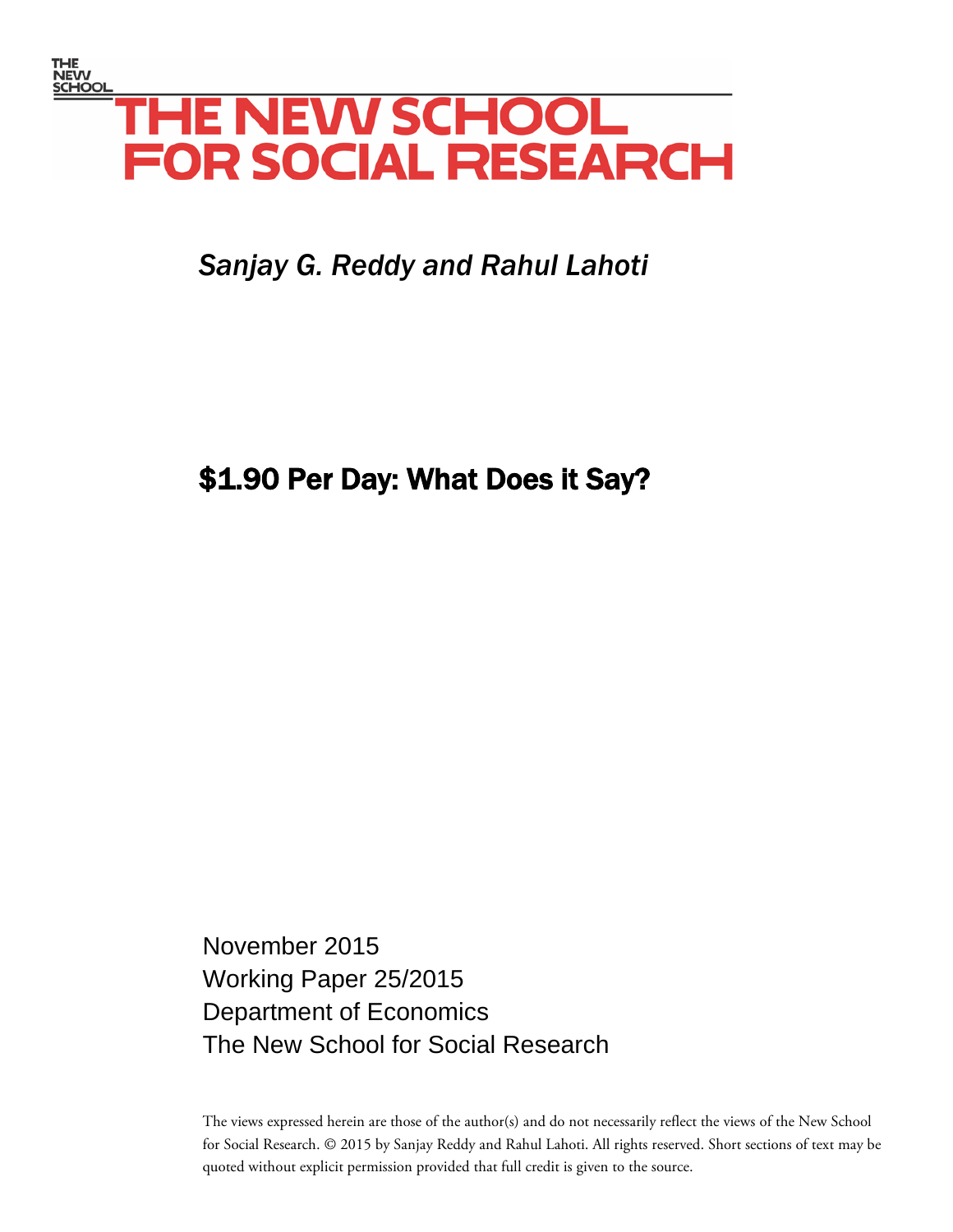In a long anticipated decision, the World Bank recently announced new global estimates of poverty. For those who follow the issue closely, this is the latest round in a saga running now for at least 25 years, of a methodology that has not been placed on more solid foundations despite ample opportunity and institutional resources, and exposure to longstanding arguments that its flaws are so deep as to vitiate the entire exercise. The latest announcement is a disappointment. Once again, the Bank has adopted an approach that locks in previous mistakes, making minor modifications while in no way addressing the deeper criticisms that call for attention. The result is a set of results that, despite their seeming technical authority, should enjoy little credibility. Although the President of the World Bank has announced "good news" $3$  that the proportion of poor people in the world is for the first time below ten percent, the basis of this claim is regrettably unsatisfactory.

In this paper, we present an overview of some the major issues that we have raised previously, and show how they continue to apply to the most recent Bank estimates of income poverty. As we demonstrate, there is a single basic problem at the root of the primary failings of the Bank's approach. We then demonstrate that taking the Bank's own stated approach seriously could lead to an alternate (much higher) set of poverty estimates, which we report. We do not present these as a last word, but rather as a demonstration of the seriousness of the uncertainties and of the need for an altogether new framework.

# **I. The Central Problem: Lack of Meaning**

As we have discussed extensively elsewhere and has been increasingly widely recognized<sup>[4](#page-1-1)</sup>, there exist a series of seemingly unrelated problems with the World Bank's global poverty estimates, which in fact all derive from a single source: the lack of a criterion for identifying the poor which has a consistent substantive interpretation not to mention that is appropriate to the task. This is a problem that cannot be solved within the current approach but rather requires an altogether new one.

We will briefly review the difficulties this creates by examining different aspects of the Bank's approach and then present alternate poverty estimates.

## **I.1 The International Poverty Line**

<span id="page-1-0"></span><sup>3</sup> https://twitter.com/JimKim\_WBG/status/650764018114818049

<span id="page-1-1"></span><sup>&</sup>lt;sup>4</sup> See our [earlier work](http://www.sanjayreddy.com/poverty-global-estimates/) and following that, e.g. Subramanian, S. (2012) and Klasen et al (2015).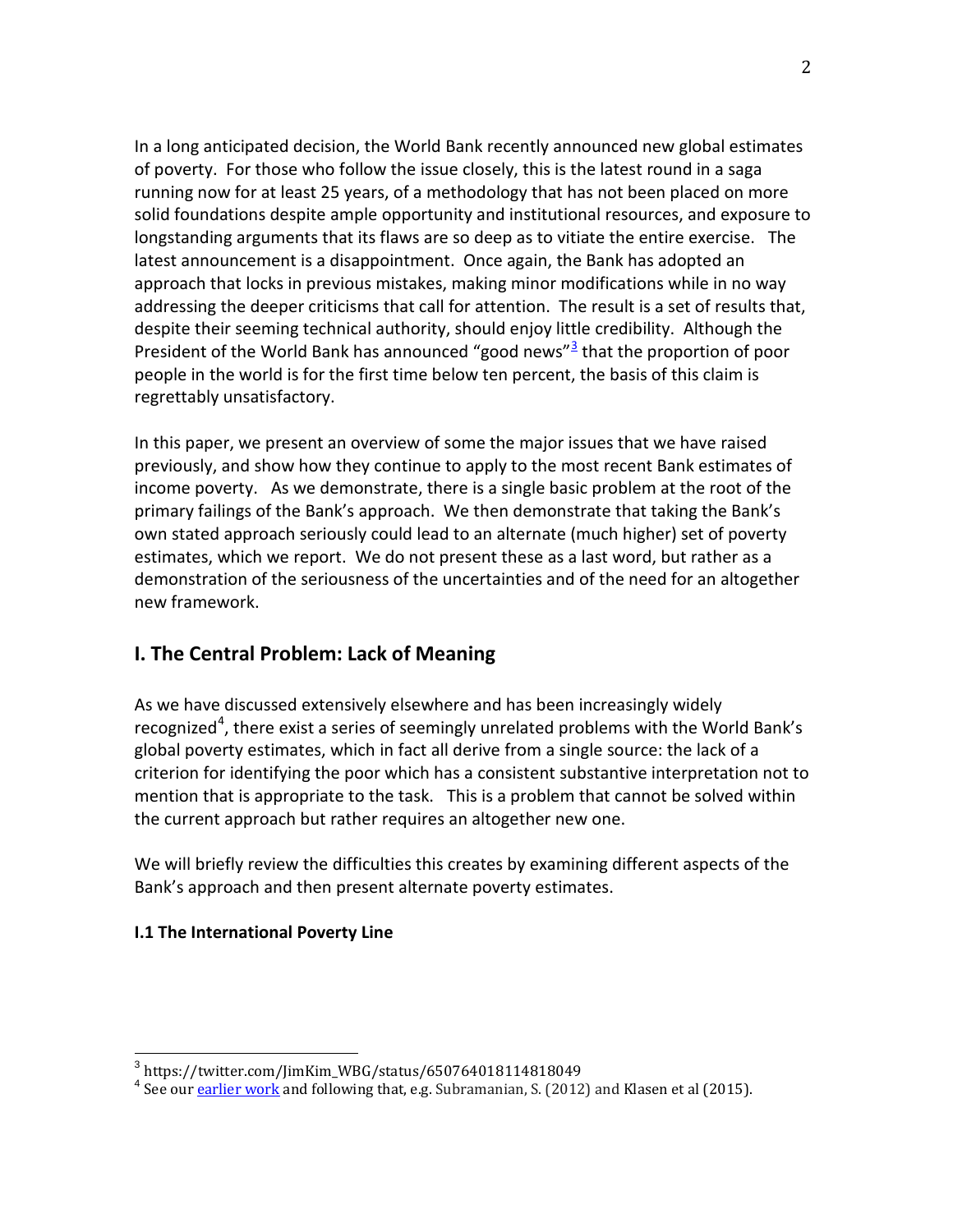The latest international poverty line (IPL) that has been fixed by the Bank is \$1.90<sup>[5](#page-2-0)</sup> in 2011 PPP dollars (i.e. this amount of purchasing power of US dollars in 2011<sup>[6](#page-2-1)</sup>). A higher poverty line of \$3.10 has also been identified. These two poverty lines have been claimed to "preserve the real purchasing power of the previous line (of \$1.25 a day in 2005 prices) in the world's poorest countries". However, in what sense do they in fact correspond? Moreover, whether or not they correspond to each other, do they correspond to any substantive meaning? This question applies not only to the latest Bank "update" but to previous ones (in particular those replacing previous IPLs specified in the base years of 1985 with 1993, and 1993 with 2005). [For a comment on the previous update, see Reddy (2008)]

To answer these questions we might begin by asking what might be the Bank's own view of the matter. One accustomed Bank's argument is that the proof that the new poverty line is equal to the old one in purchasing power is that the poverty headcount ratio is very similar in the two cases<sup>[7](#page-2-2)</sup>. However, such an argument would be nothing less than a non sequitur (or should we say, a nonsense?) as argued in relation to the Bank's previous two sets of estimates as well in Reddy and Pogge (2009) and Reddy (2008). We may think of the problem this way. Suppose that an arbitrary set of new PPPs were chosen, or indeed an especially perverse set (for example ones chosen to deliberately misrepresent the real level of purchasing power in each country). By starting at a low enough value of the IPL to be translated into local currencies using these PPPs and creeping up one could *always* find an IPL would suffice to generate exactly the same headcount as the previous PPPs did. Since this argument can be used to "rationalize" any set of PPPs it cannot be used to justify any one choice thereof. Whatever it does show (and in fact, we have just argued that it shows exactly nothing) it resoundingly does not show that the new PPPs maintain the purchasing power of the old ones, anywhere let alone everywhere. In any case, it is evident that this argument, even if it could be

<span id="page-2-1"></span><span id="page-2-0"></span> <sup>5</sup> http://www.worldbank.org/en/news/press-release/2015/10/04/world-bank-forecasts-globalpoverty-to-fall-below-10-for-first-time-major-hurdles-remain-in-goal-to-end-poverty-by-2030 <sup>6</sup> These are technically "international dollars" but they are required by definition to satisfy a normalization equation relating one international dollar to one US dollar. The claim is typically made that this constitutes equal purchasing power but this is in fact to make an inappropriate translation between a precise idea and a vague one.

<span id="page-2-2"></span><sup>7</sup> Ferreira et al (2015), write on Page 39 that "The fact that this update yields relatively limited changes to what we thought we knew about global poverty is a result of the fact that these methodological revisions were deliberately designed so as preserve the real purchasing power of the \$1.25 line in some of the world's poorest countries (and of the additional fact that, between 2005 and 2011), price level changes in these countries were not atypical of the developing world as a whole)." Whereas in the past the Bank explicitly argued (as we had noted in earlier work) that a new IPL can be taken to have preserved purchasing power *because* it results in similar headcounts, the claim appears to have been revised here to one that maintenance of purchasing power *leads to* similar headcounts. That would surely be true if it lead to no change in the local currency poverty lines in each country, but this change of IPL does lead to sizable such changes. The sense in which purchasing power equivalence is being appealed to is therefore obscure, leading to the appearance that a relatively unchanged headcount (in 2011) is being presented as support in itself for the new choice of IPL.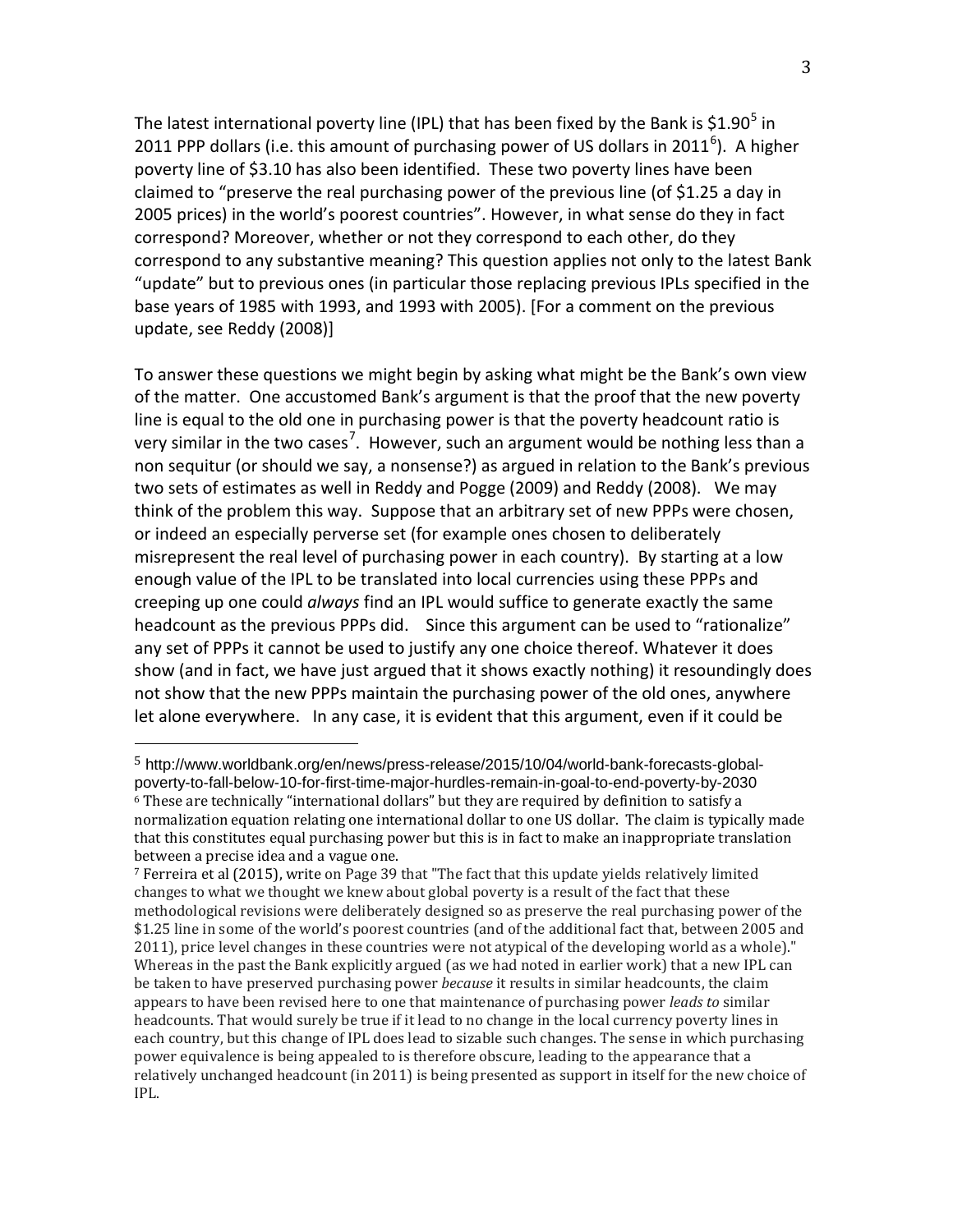used to justify the way in which an IPL were updated, which it cannot, could not be used to justify the original choice of the IPL.

A second possibility is to ask whether the purchasing power of the 2011 IPL corresponds to that of the 2005 IPL. Unfortunately, the answer is in general no. The reason is that when the 2005 IPL is translated in local currencies and then updated using the consumer price indices (CPIs) of individual countries this leads to amounts of local currency in 2011 which are generally very different from those that would be implied by converting any given IPL directly using the 2011 PPPs.<sup>[8](#page-3-0)</sup> As we have extensively discussed elsewhere this is a deep-seated problem that is intrinsic to the way in which PPPs are calculated and has to do with the fact that the evidential basis of the spatial price indices (PPPs) used is determined by the structure of the world economy in the year in which they are calculated but the reference point of a temporal price index (CPI) is the pattern of consumption of consumers in a given country. The resulting diversity of reference points leads to sizable inconsistencies. (For a measure from the Bank itself, which is not, however, given this interpretation, see Figure 3, p.55 in Ferreira et al (2015), the background paper released along with the new estimates). The Bank's own data shows that there is no way of choosing an IPL within their current method that will maintain its purchasing power within all countries, even remotely. We can calculate the 'equivalent poverty line' in 2011 local currency units for any given country by updating the 2005 IPL using its own CPI. These are reported in Table 1. Figure 1, below, indicates the distribution of the `equivalent poverty lines' (EPL)<sup>[9](#page-3-1)</sup>. We find that seventy of the 117 developing countries have EPL below \$1.90 (2011 PPP), but just about half (49 percent) of the world's population lives in countries with EPL below this threshold, if outlier countries are dropped (see note underneath Figure 1 below for details). This is a sort of median but not necessarily a happy one, insofar as the new chosen IPL is 'wrong everywhere' even if to an extent that varies in sign and magnitude. The Bank arrives at its IPL by using its preferred CPIs to update the IPLs of the 15 countries used in its immediately previous updating exercise (themselves chosen rather arbitrarily in the last exercise from a longer list) but as Klasen et al<sup>[10](#page-3-2)</sup> (2015) shows the results depend to a not inconsiderable degree on the consumer price indices used for these countries.

<span id="page-3-0"></span> $8$  Ferreira et al (2015), write that "we updated the line so as to keep its real value constant, in terms of the purchasing power of the poorest countries. Since the real poverty line has not changed much in real terms, overall poverty levels (for a given year) don't change much either". However, the poverty lines have indeed shifted in real terms in *every* country, according to the countries' own consumer price indices.

<span id="page-3-1"></span><sup>&</sup>lt;sup>9</sup> This picture presents in a different way the information contained in Figure 4 of Ferreira et al (2015).

<span id="page-3-2"></span><sup>10</sup> On page 15 (current draft) it is noted that "For three of these 15 countries they (*Jolliffe and Prydz, 2015*) do not use the CPI but an inflation rate from PovCal which tried to incorporate price changes faced by the poor more accurately. This way they get to \$1.82. If one takes take out just one of these three countries where this ad hoc and very selective adjustments was made, i.e. Tajikistan where Jolliffe and Prydz find the national poverty line to be \$3.18 in 2011 PPPs instead of \$1.82 when using the WDI CPI, one would be back to a poverty line of \$1.72."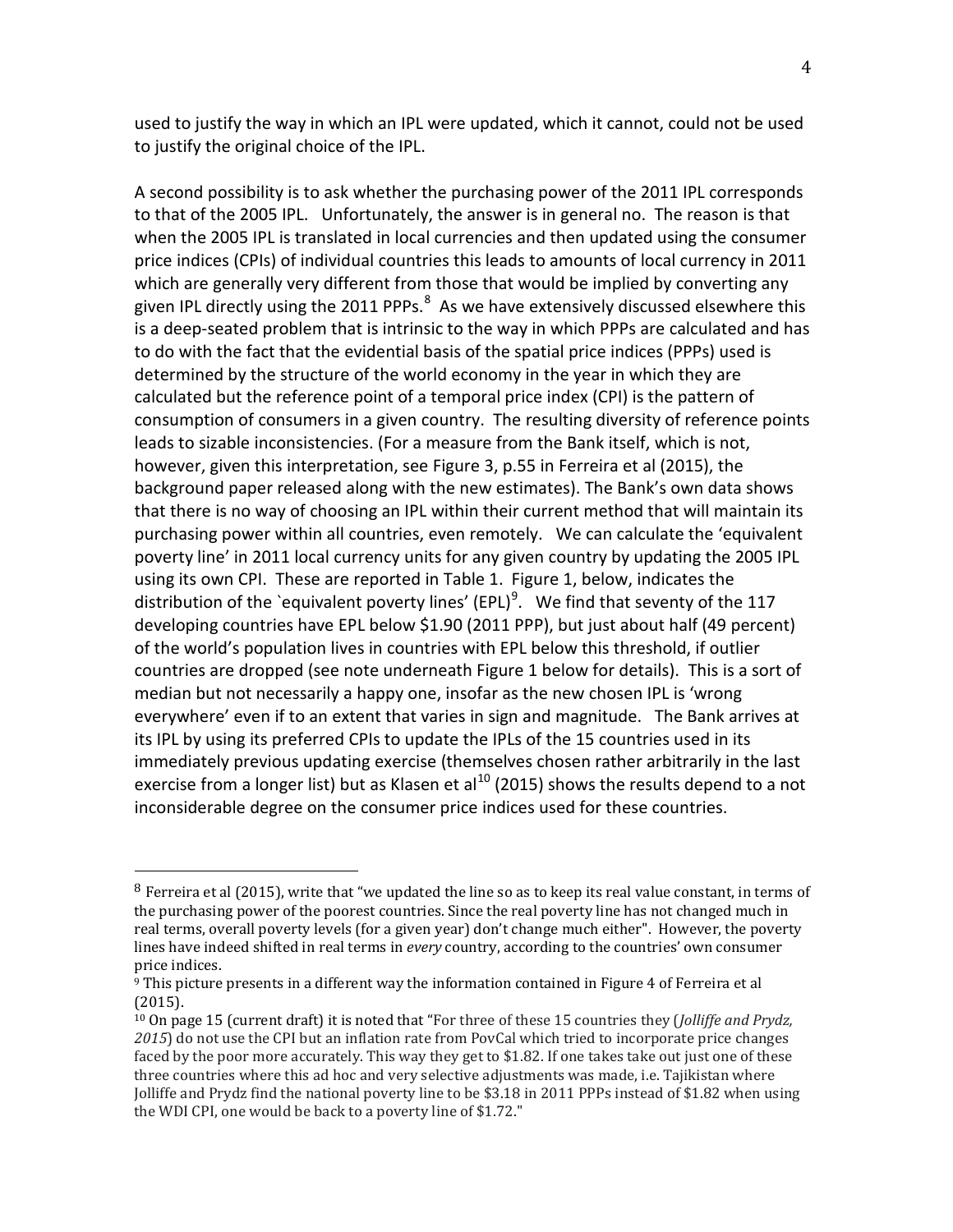Although there is more than one way of arriving at the \$1.90 IPL (as noted in Ferreira et al (2015)) this hardly makes it unassailable.

There is a basic conceptual issue here. One can seek to maintain purchasing power in which case one should, within the Bank's money-metric approach, fix the base line and use national CPIs for updating, as argued by Deaton (2003) and Klasen et al (2015). Alternatively, one can "update" the prices used for spatial comparison, but one *cannot* do both, but the Bank is precisely, as in the proverb, trying to eat its cake and have it.

As may be seen, the equivalent poverty lines vary widely, and making the new poverty line exactly equivalent (according to a country's own CPI) to the old for one country will necessarily lead to not doing so for others. The proportion of persons deemed poor moreover greatly depends on the specific choice made (see Figure 2, below, and Table 2). According to our own estimates, based on the Global Consumption and Income Project<sup>11</sup>, choosing an IPL of \$2.50 (2011 PPP) would raise poverty across the world by 38 percent as compared to choosing one of \$2 (increasing the headcount ratio from 21 percent to 29 percent). This would not just change the poverty level globally but also affect the regional composition of poverty with South Asia contributing a significantly higher proportion of the world's poor.

In any case, determining whether the 2011 IPL has the same purchasing power as the 2005 IPL cannot suffice to determine whether the IPL has an appropriate substantive meaning (in particular in terms of being sufficient to meet the basic requirements of human beings).

A third possible notion of "equivalent" purchasing power involves the idea that in both cases the IPL refers to the "same" substantive meaning in terms of basic human requirements. The Bank has made exactly this argument, both in relation to its current "update" and to previous ones, in all cases referring to a small set of poverty lines (15 lowest chosen from a much larger set by establishing a rather arbitrary cut-off point) ostensibly reflecting standards of identification of the poor in poorer countries themselves (and held constant between the last IPL-setting exercise and this one). Unfortunately, the particular selection of poverty lines, the means used to convert them into common units, the method of identifying one poverty line by averaging or otherwise aggregating information from the set of lines used, and even the claims that these poverty lines are actually those of poor countries<sup>[12](#page-4-1)</sup> or that they have a meaningful reference in terms of basic human requirements are all highly questionable. Moreover the arbitrary and shifting methods used severely undermine the claim of consistency over time (For a still pertinent discussion of these points and others mentioned in this

<span id="page-4-0"></span><sup>11</sup> For further information see http://www.gcip.info

<span id="page-4-1"></span><sup>&</sup>lt;sup>12</sup> In fact, many were produced by Bank consultants, leading to the impression that the procedure is one of "Bank preconceptions in, Bank preconceptions out". See Reddy (2009) op cit. for evaluation of all of these points. The list of poverty lines used by the Bank to set the IPL has not changed we are told (in Ferreira et al (2015)) between the last IPL determination exercise and this one.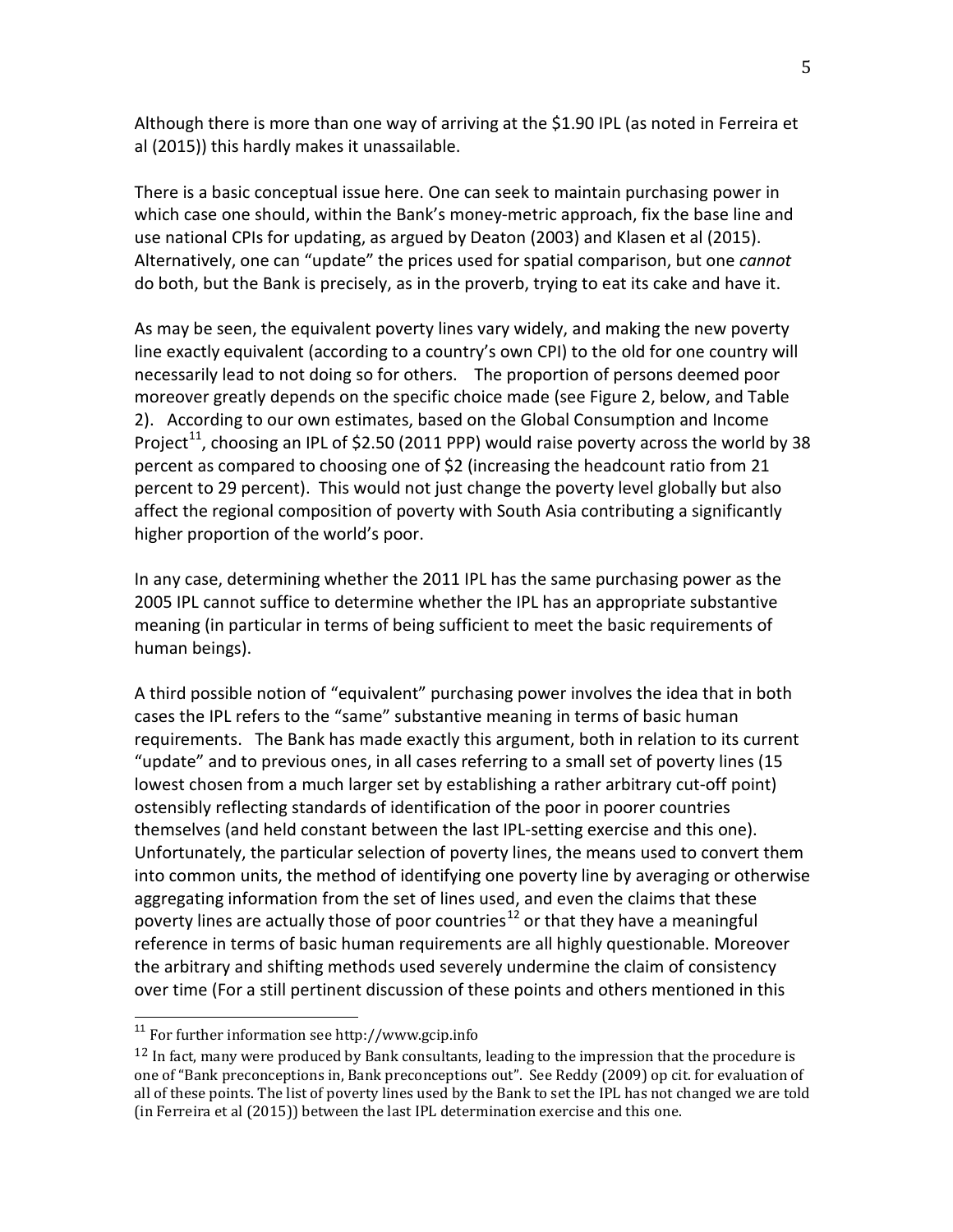paragraph see Reddy (2009).) Until the just released revision, the Bank had also made frequent recourse (for one instance, see [Ravallion, Chen and Sangraula \(2008\)\)](http://core.ac.uk/download/pdf/6645038.pdf) to the auxiliary argument that the poverty lines deemed to have been set by the poorest countries themselves were very similar as compared to those of less poor countries, which were in contrast deemed to increase with income. This claim depended in part on a visual trick and becomes even more strained when subsequent PPP base years are used (which is presumably why it has not been appealed to when attempting to justify the latest revision).<sup>[13](#page-5-0)</sup> In any case, it would be difficult to argue that the poverty lines in question have a common substantive meaning, in light of the demonstrably different standards and methods of construction used and what is known about resulting variability.

### **I.2 The Translation of the Line into Local Currencies**

The problem of the lack of an appropriate and consistent substantive meaning of the World Bank's poverty identification criterion not only foundationally undermines attempts to "update" the poverty line but it also infects the translation of the poverty line into local currency units.

As has been argued extensively in Reddy and Pogge (2009, and other writings by the same authors) there is no such thing as purchasing power in the abstract, but rather purchasing power must be defined in relation to a specific purpose, which in turn can be translated into an account of the specific commodities required to achieve that purpose. For example, if purchasing power over tradable necessities (such as food) is considered rather than purchasing power over all goods and services then the local currency equivalent of a given US dollar amount is found by the ICP to be much higher (the population weighted geometric average across countries of 2011 food PPPs is 33 percent higher than for general consumption PPPs<sup>[14](#page-5-1)</sup>). This is a point that continues to be relevant, as we shall see when we discuss alternate estimates below.

It is, however, equally significant that the basis for calculating PPPs as a broad average price level over goods and services reflects in practice, due to the methods used, the influence of the overall pattern of consumption in the world in a given year. This leads to "irrelevant commodities" and "irrelevant countries" affecting a PPP of a given country, and doing so in a way that reflects the global pattern in the year in question (for further details see Reddy & Pogge (2009) and Pogge and Reddy(2006)). This problem has been in no way attended to in the current revision despite the occurrence in the interim of a large-scale and ultimately anti-climactic ICP project on collecting poverty-related PPPs, the conceptual basis of which have been separately criticized in the works already cited.

<span id="page-5-0"></span><sup>&</sup>lt;sup>13</sup> It depended on, among other thing, using a log-scale for the visual appearance of a 'flat portion' of the relevant curve. Compare for instance the different figures included within Figure 1 on pp. 10-11 in Klasen et al (2015). For an extensive discussion of the shifting basis of selecting and aggregating the poverty lines used see Reddy and Pogge (2009) and Reddy (2009).

<span id="page-5-1"></span><sup>14</sup> PPPs for Individual Consumption Expenditure by Households.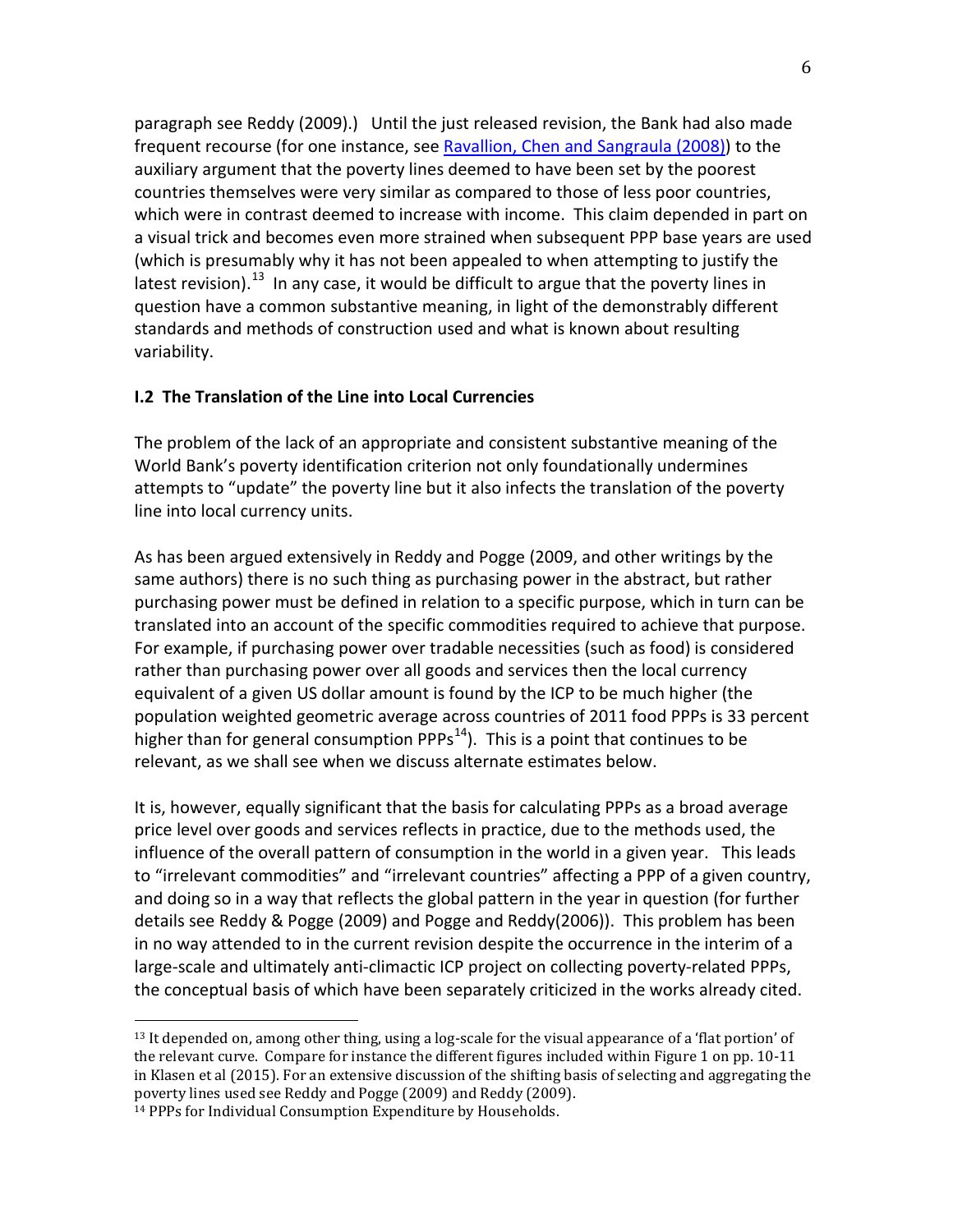This is the static analogue of the dynamic problem of the havoc created by changes in base year, which raise or lower a country's PPP relative to its CPI change to a different and difficult to predict or interpret extent from country to country. This central problem is acknowledged in the Bank report justifying the new IPL $^{15}$  $^{15}$  $^{15}$  (unlike in earlier rounds) but is not addressed. The Bank's new procedure (see Ferreira et al (2015), p. 21) of continuing to use the old 2005 IPL and PPPs for countries with very high or low discrepancies ("delta") in this regard is essentially an ad hoc attempt to mitigate an intrinsic consequence of its own method.

The notion that use of the latest set of PPPs, (presented by the Bank in various reports over the years, including in its latest, Ferreira et al (2015), and in various public statements<sup>[16](#page-6-1)</sup>) as being always best must come in for suspicion from this standpoint – as we have also argued in previous work. On the one hand the latest set of PPPs reflects the pattern of consumption in the latest year. On the other hand, it for the very same reason fails to reflect the pattern in earlier years. This may be especially a difficulty when dealing with assessments of trends over long periods of time. It is far from obvious, within the conceptual-framework of money-metric poverty assessment, why 2011 offers a better base year for examining trends between 1980 and 2015 for instance, than does 1990. (The same arguments of course, extend well beyond poverty assessment to a range of other economic analyses). It is a different and additional matter that the coverage and quality of price surveys have arguably improved, although the methodological changes introduced with the 2011 ICP survey have seen a degree of controversy in this respect.

# **II. Additional Issues**

## **II.1 Intra-national price variation:**

The International Comparison Program (ICP) defines PPP conversion factors for all countries at the national level. The Bank has defined sectorally-specific PPP's, for rural and urban areas for three large countries: India, China and Indonesia. For China in the 2005 ICP exercise data collection was limited to only eleven cities and hence its PPP is considered to be an urban PPP. For India, although data was collected in both rural and urban areas, Bank economists have proposed (See Ravallion (2008)) -- although this had not been a view they had put forward in regard to earlier rounds -- that the survey was more representative of urban areas. In Indonesia, although Bank economists judged that there was no survey bias, they nevertheless made an adjustment to account for differences in price levels between rural and urban areas. Similar adjustments to PPP's

<span id="page-6-0"></span><sup>&</sup>lt;sup>15</sup> With reference to Deaton (2010) who followed Reddy and Pogge [\(2005,](http://www.columbia.edu/%7Esr793/count.pdf) published [2010](https://static.squarespace.com/static/51b8d8a3e4b012fbeaff36db/53066dfee4b043fee9afb799/53066dfee4b043fee9afb7a2/1341181756357/90Hownottocount%20SV.pdf) but widely circulated and presented in draft versions from 2002) and Pogge and Reddy (2006) in recognizing this issue.

<span id="page-6-1"></span><sup>16</sup> http://www.ft.com/intl/cms/s/0/81b0ac66-61e5-11e5-9846-de406ccb37f2.html#axzz3nl2dk8oz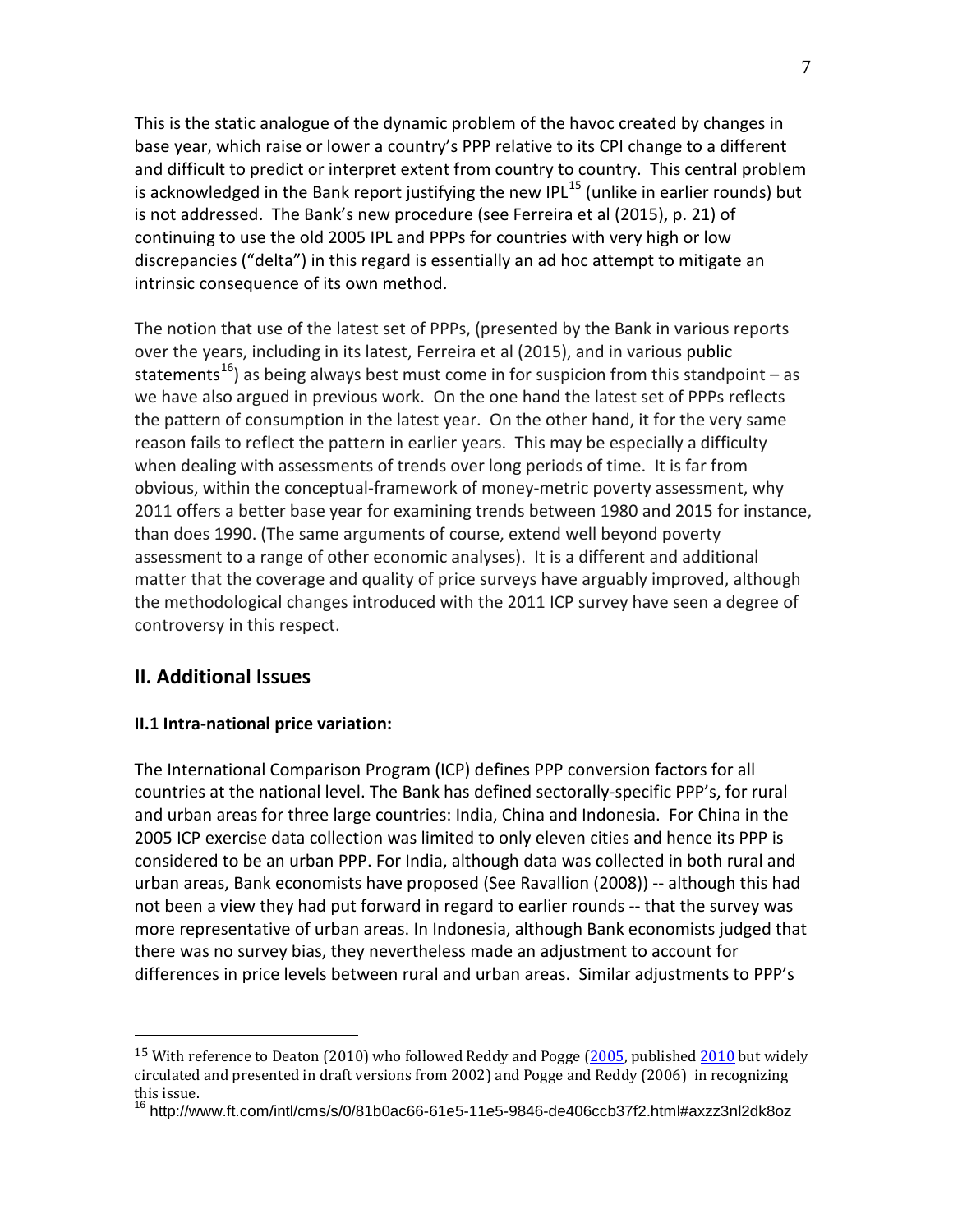of these three countries have been incorporated in the latest update based on 2011 PPP's.

In principle, if such an approach is appropriate to use in certain countries it is not clear why it could not or has not been used for other large countries, such as Nigeria, or for smaller but still cumulatively populous ones. However, by far the more serious issue is that these sectorally-specific PPPs have been constructed by the Bank using very questionable back-of-the-envelope assumptions. On the surface, the idea of having a single price level for all of rural India is only a little less absurd than the idea of having a single price level for all of India or another such large country, but moreover, the specific methods used to construct that price level are poorly justified and can give rise to very reasonable questions. As a rough and ready approach, the Bank assumes (see Ravallion [\(2008\)](http://www.epw.in/commentary/global-perspective-poverty-india.html) p.35 and footnote 9) that the ratio of rural to urban prices (and thus of sectoral PPPs) can be derived from the ratio of previously defined rural and urban poverty lines, and that the national price level (PPP) is a weighted average of the (unknown) rural and urban price levels, where the number of price points sampled by the ICP in its national PPP determination exercise defines the weights. The first equation specifies the ratio of the sectoral PPPs and the second their absolute level. The resulting two equation system gives rise to the Bank's estimates, but one could have imagined adopting other approaches such as to construct a rural-vs-urban price index by directly referring to unit-values from household surveys combined with a hypothetical basket or to apply price data used to generate official domestic price indices for different categories of workers (which are available in India for agricultural and industrial workers). The poverty lines used in the first equation represent, insofar as they are well-defined - which is quite questionable, especially given that the Bank uses official poverty lines for India which have come in for [severe criticism](http://www.environmentportal.in/files/file/Poverty_0.pdf) from many sides of late - the presumed cost of obtaining basic human requirements. The differences between them thus reflect differences *both* in prices and in assumptions about the commodities that must be purchased in the two sectors to meet human requirements. The weights used in determining the relationship between national price level and sectoral price levels are for specific categories of goods for which price information is collected at all in rural areas (food, clothing and footwear) by the ICP, whereas the national PPP reflects prices of all goods. If the ratio of urban to rural prices for the goods not represented in the rural component of the survey are higher than for the represented goods, which there might be some reasons to believe, than the effect would be to understate the rural price level. There may thus be an implicit urban bias in this approach. A confusion and a distortion appear to be present in the exercise.

The Indian rural and urban poverty lines (see Table 3) employed by the Bank in its 2005 PPP base year exercise (see Ravallion (2008)) and in its current 2011 base year IPL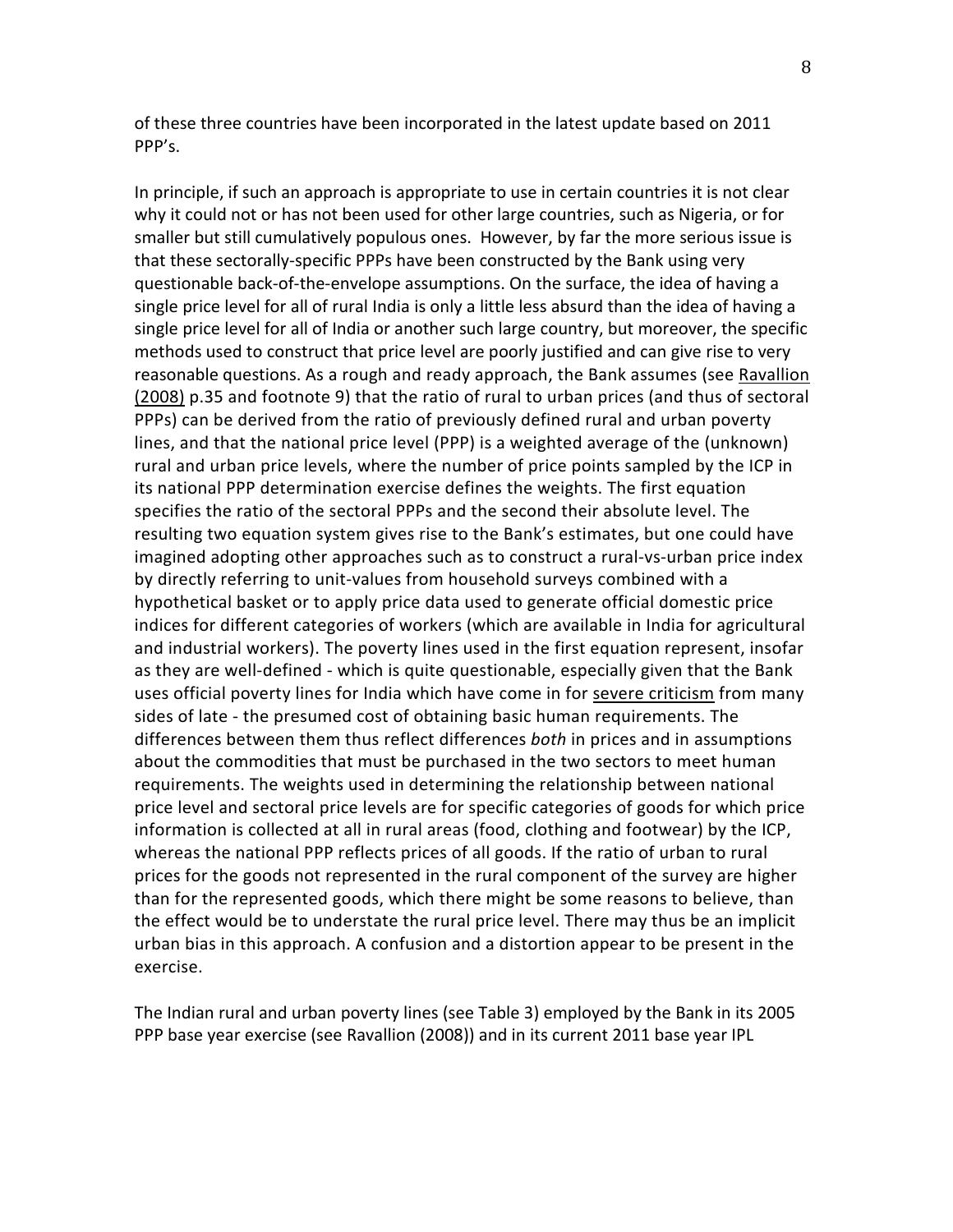construction exercise were different.<sup>[17](#page-8-0)</sup> If we take the ratio of the poverty lines as a measure of sectoral relative prices variations alone, as is implicitly supposed by the Bank, and calculate the ratios corresponding to the two years, then rural prices must be judged to have risen by almost 30 percent more than urban prices (as the ratio of urban to rural poverty lines declined from 1.51 to 1.22). In fact, the two prices rose at a comparable rate (76 percent in rural areas over the period as against 70 percent in urban areas) according to the sectoral price indices reported elsewhere for India by the World Bank's own Povcalnet website.

Several methods have been proposed in the recent literature to estimate differences in rural and urban price levels give widely varying estimates of price differentials which in turn give rise to widely varying poverty estimates (E.g. Deaton and Dupriez (2011), Dikhanov (2010), Majumdar, Ray and Sinha (2014)). For India the World Bank's estimate of the extent to which rural prices are lower as reflected in the ratio of the rural to urban price level (and poverty headcounts accordingly also lower) is 51% whereas the estimate of the ICP is that the difference is only 3%, with other sources reporting estimates in between. We will not go into the particulars of these further here, as it suffices to say that it matters greatly which method of inter-sectoral adjustment is used as well as whether a sectoral adjustment is used at all. The Bank's chosen approach leads to the most optimistic portrayal of rural purchasing power and thus of the rural headcount. A measure of the impact of using sectorally adjusted PPPs for just three important countries is given by Table 4 below, based upon our own calculations using the GCIP.

As can be seen, estimates of the global poverty level are enormously affected by this *single* very questionable choice. Using ICP national PPP's for these three countries would substantially increase the poverty rates in them. Since these are poor and populous countries, it would result in the estimated number of poor persons in the world in 2011 increasing by an alarming 290 million. The trend of global poverty reduction is also affects, with the rate of poverty reduction from 1990 to 2011 appearing more favorable when sectoral PPPs are used, as the Bank has done in the recent period. The Bank has offered no sensitivity analysis nor discussed the impact of this choice, leaving open the question of why it made the particular choices that it did. Although taking note of intranational specificities, including rural-urban differences, is in principle desirable, doing so in a manner that is both better justified and consistent across countries would be essential. Jolliffe and Prydz (2015) had argued that it may be appropriate to drop the use of sectoral adjustments for these countries when using the 2011 PPP's, with the argument being that there was urban bias in the 2005 ICP data collection round but does

<span id="page-8-0"></span> $17$  In particular, for the 2011 exercise the Bank has chosen to adopt the highly controversial Tendulkar committee lines, which were not taken up officially. Indeed, the Government of India appointed a second (Rangarajan) committee to take up the issue again due to the perception that the problem had been inadequately addressed (see e.g.

[http://articles.economictimes.indiatimes.com/2014-07-07/news/51133608\\_1\\_poverty-line](http://articles.economictimes.indiatimes.com/2014-07-07/news/51133608_1_poverty-line-consumption-expenditure-tendulkar-committee)[consumption-expenditure-tendulkar-committee\)](http://articles.economictimes.indiatimes.com/2014-07-07/news/51133608_1_poverty-line-consumption-expenditure-tendulkar-committee) This seemingly arbitrary choice (to use neither the poverty lines that preceded nor followed it) would seem to have deserved some justification.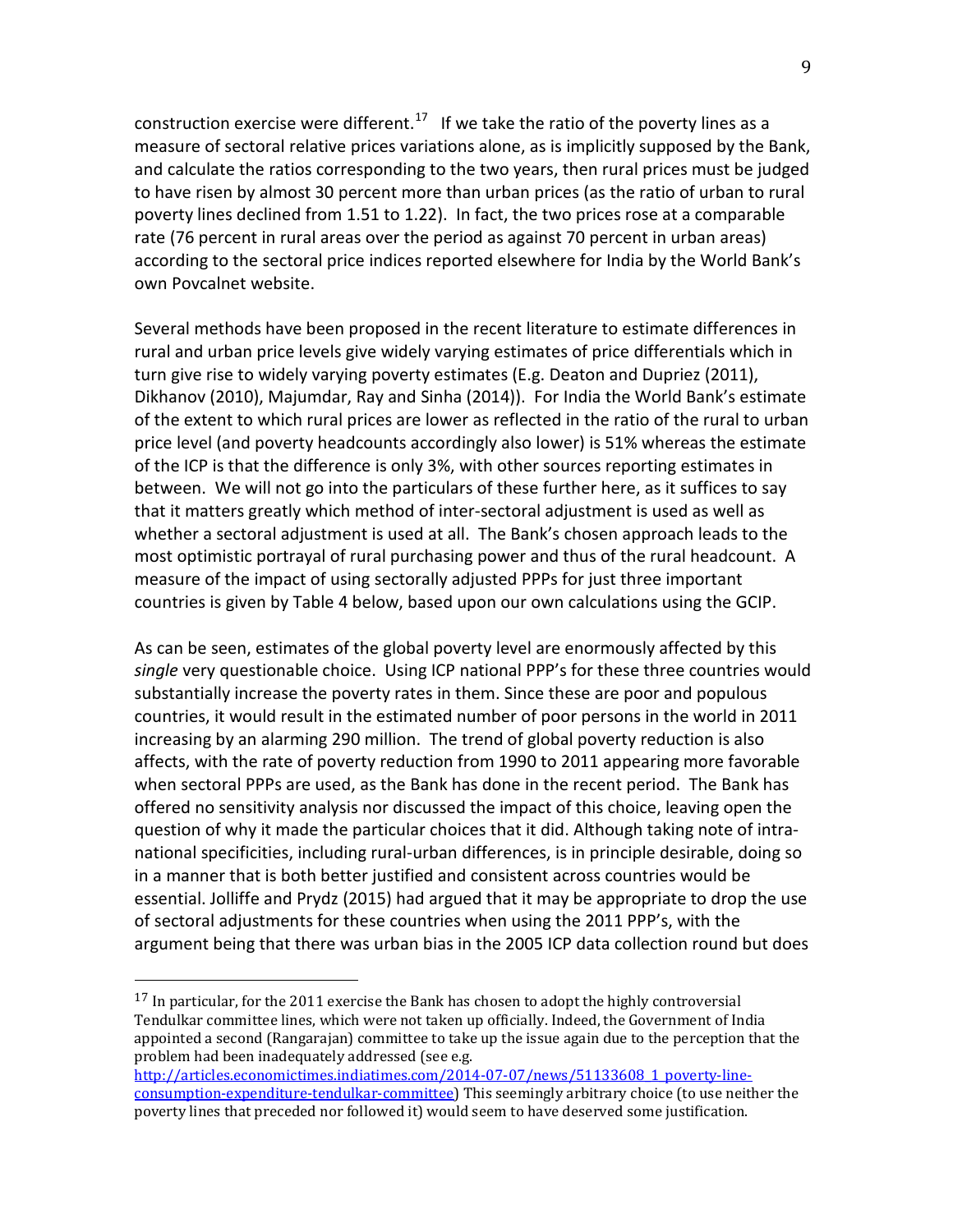not exist in 2011 ICP data. This point of view pays no attention whatever to the reality of systematic price differentials within large countries, but treats the problem as merely one of getting the single "right" national PPP. This is a misunderstanding of the nature of the problem.

#### **II.2 Mixing of Income and Consumption Surveys**

Previously, the World Bank had made an effort whenever it was faced with income rather than consumption surveys (which is the case in many countries, most especially in Latin America) to estimate consumption levels by converting the income into consumption estimates by multiplying them by the ratio of consumption- to income in the national income accounts. This was viewed as necessary because the international poverty line used by the Bank was and is defined in terms of a quantity of consumption. In very recent years, the Bank has changed to directly pooling data of both kinds and using them without further adjustment. The Bank claims, based on countries for which it has data of both kinds, that the choice of method makes little difference, although it [admits that its new method lowers headcounts.](https://openknowledge.worldbank.org/bitstream/handle/10986/14047/wps3341.pdf?sequence=1) Can the distortions caused by the share of bottom quintiles in income surveys being lower than in consumption surveys be assumed to "cancel out" those caused by the means being lower in consumption than in income surveys? Such a claim, that the use of the unadjusted pooled data come closer to measuring correctly the underlying unknown values, is not wholly plausible since the new method is identifiably inappropriate in two distinct ways, which cannot be *assumed* to negate each other. The Bank's "rough and ready" approach is very questionable, and indeed, in comparisons (which we discuss below) we find widely varying results depending on whether one consistently uses estimated income surveys, one consistently uses estimated consumption surveys, or one uses the pooled approach. In order better to estimate the underlying and unknown true values, when we estimate consumption poverty on the basis of income surveys for our own (GCIP) global poverty estimates we adjust *both* survey distribution and means in order to enhance comparability (more details on the "standardization" method we use, based on average statistical relationships, are present in Lahoti, Jayadev and Reddy (2015)). This differs both from what the Bank does now and from what the Bank did previously, which was to adjust means alone.

To illustrate the impact on poverty headcount ratios, we calculate them for a few of the countries for which both consumption and income data is available from the same survey<sup>[18](#page-9-0)</sup>. We calculate consumption poverty headcount ratios using a single poverty line (\$2.50 2005 PPP of consumption) for income surveys with no adjustment to distributions or means (current Bank method), for income surveys with no adjustment to distributions but with adjustment to means (old Bank method), for the actual consumption surveys, and by our own method (adjusted distribution and means). In practice, the GCIP would

<span id="page-9-0"></span><sup>&</sup>lt;sup>18</sup> We choose developing countries and years for which there are both types of survey after 2000, from the WIID database.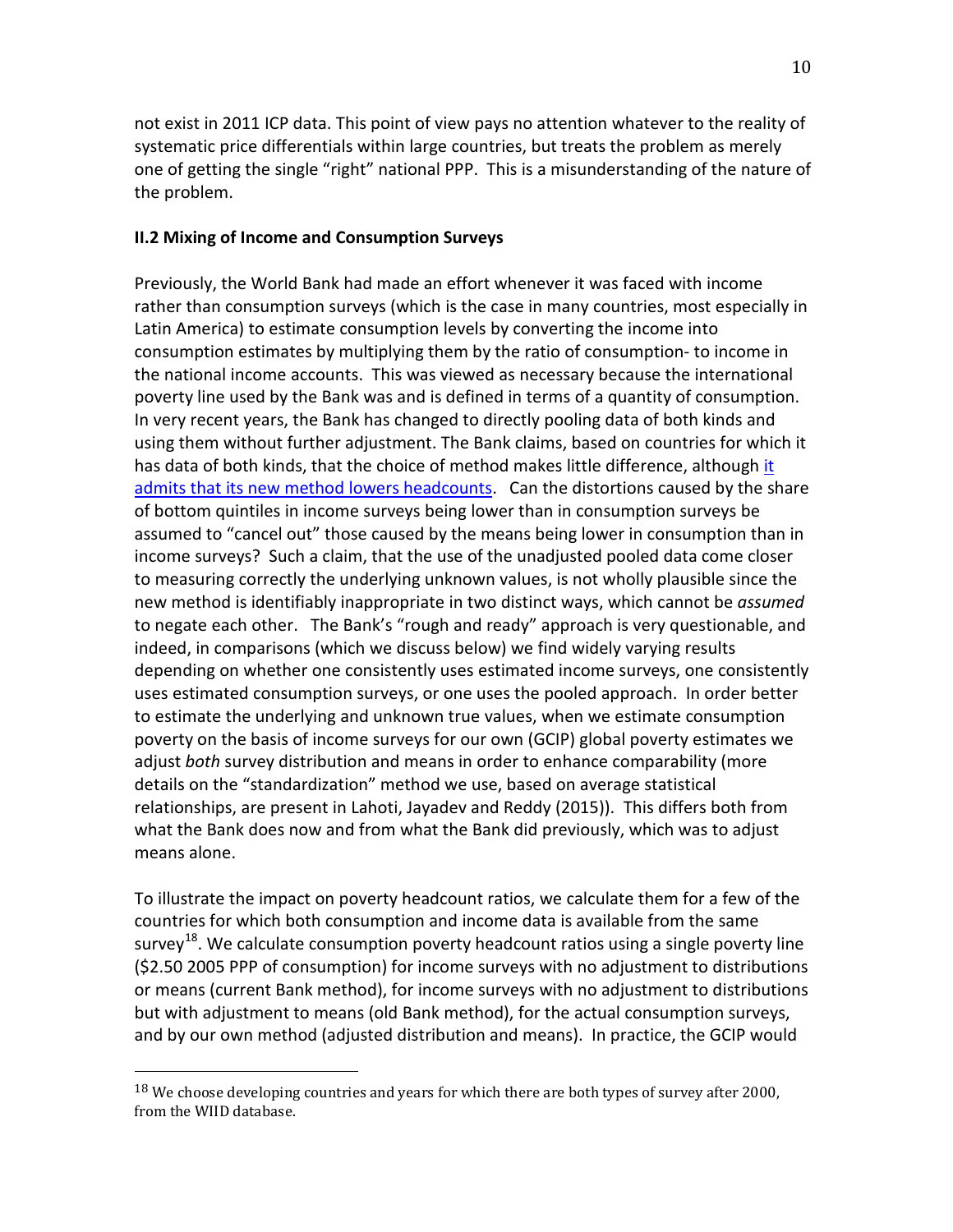use the actual consumption survey wherever available rather than an estimated consumption survey but we report both here to compare them. The results are presented in Table 5. They show a difference in poverty estimates across the three methods, which vary by country, as the magnitude of the dependence on the method used depends on various factors (in particular the income and consumption survey distributions and means). It can be seen that in some cases the difference is small and in others more sizable. In these cases the new Bank method leads to lower headcounts than the old Bank method, but whether either method leads to lower or higher headcounts than do consumption surveys (which ought to be used wherever available) depends on the country.

#### **II.3 Inadequate Country Data:**

For a number of countries, national consumer price indices do not exist or are rejected by the Bank on grounds that they are implausible. In these cases, it undertakes ad hoc measures. While one can sympathize with the necessity to make such choices and indeed endorse the decision to be forthright about the judgments made, this choice is potentially consequential, as it includes a number of countries with sizable numbers of poor persons (such as Bangladesh) and may account for some of the discrepancy between Bank estimates and other estimates based on its own chosen \$1.90 (2011 PPP) IPL. We have previously noted the finding that the choice of CPI can matter greatly for the "updating" of the IPL. This could thus create an impression of selective choice, unless the observer is rather trusting. Since the Bank has an entirely abstract conception of purchasing power there is no guidepost as to what is an appropriate consumer price index and what isn't beyond that "it looks right to us" and that is of concern even if judgment is an unavoidable part of applied work in a data poor environment.

For a number of countries and regions for which data does not exist the Bank also appears to have blown up regional estimates deriving from other countries to account for them. While this may be a reasonable choice the resulting uncertainties must be adequately recognized. For entire regions including the Middle East and North Africa, because of poor survey coverage it reports no regional results. It assumes *a priori* that there is no poverty in high-income countries but according to alternate data (such as the Global Consumption and Income Project, discussed further below) this is false, especially at higher poverty lines. (On these points see Ferreira et al (2015), p.28)

The sectoral adjustments and consumer price indices chosen may have been of consequence in enabling the Bank to achieve, quite remarkably, a similar regional distribution for 2011 to that which it attained using the 2011 PPP as it did using the 2005 PPP. This is not something that it was able to do in previous base year changes -- in particular in the shifts from the 1985 to 1993 and 1993 to 2005 base years, which led to some sizable changes in the regional composition of poverty.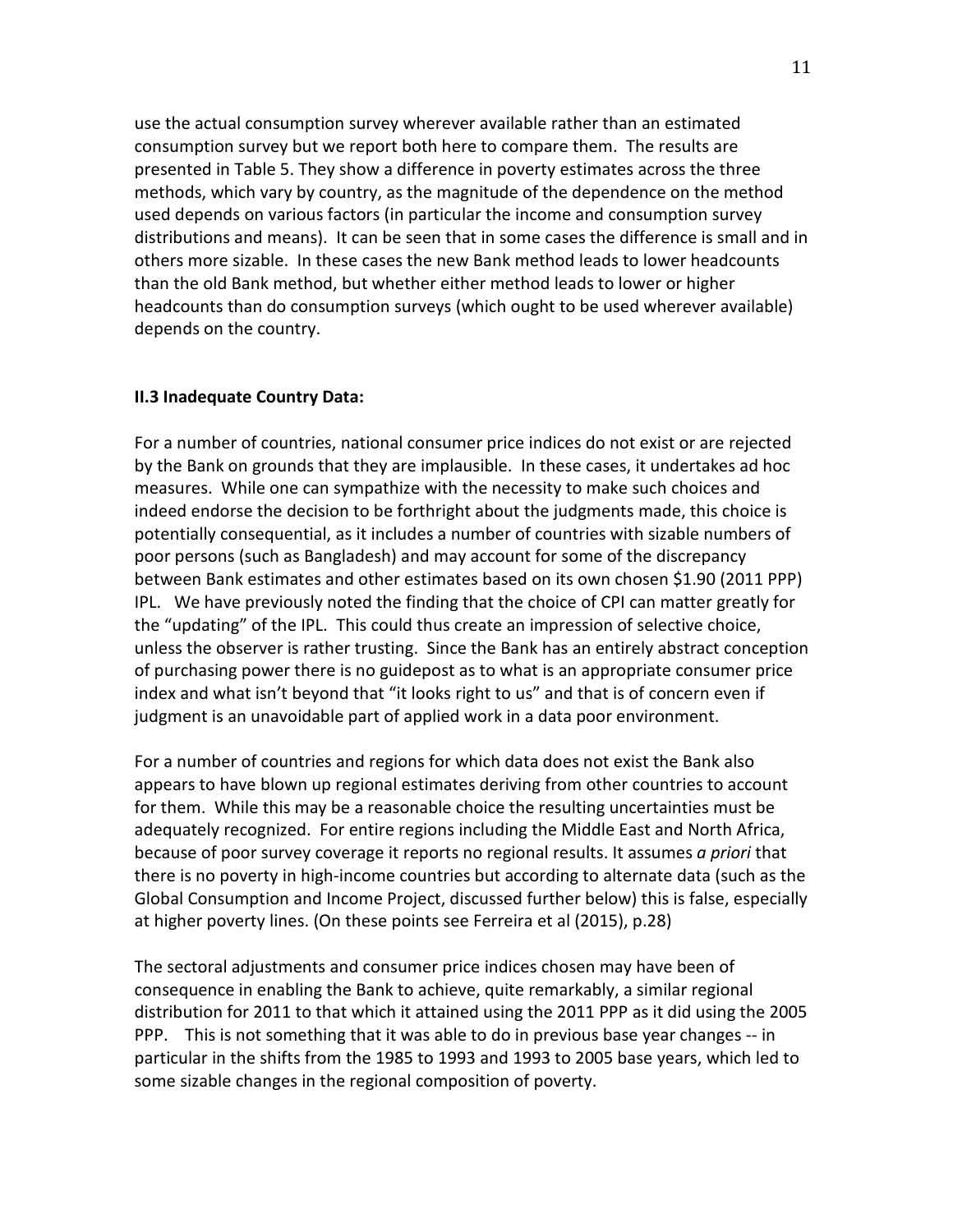## **II.4 The Upper Poverty Line**

The Bank's new proposed upper poverty line of \$3.10 is not justified but merely declared, as far as we can see<sup>[19](#page-11-0)</sup>. It also stands in a slightly different ratio to the old higher poverty line (\$2 in 2005 PPP) than does the new lower poverty line to the old lower poverty line, which would seem at odds with any claim of maintaining "equivalent purchasing power". As we shall see in the next section, however, the notion that even the upper poverty line can be viewed as satisfactory is very much in question.

# **III. Alternate Estimates – Banksier[20](#page-11-1) than the Bank**?

Our longstanding view has been that credible alternate estimates of global income poverty's level, trend and regional composition require a comprehensive new method (briefly sketched in the next section). However, for purposes of comparison with the Bank's new estimates we describe here the basis of alternate estimates, resulting from taking the Bank at its own word as to what the concepts used in constructing its poverty estimates involve. In order to do so we draw on the data of the Global Consumption and Income Project (GCIP), which can be used for global poverty estimation. (For comparison of our estimates and those of the Bank for various poverty lines, see Table 6). Our claim is not that they are correct estimates but rather that conceptually they are more warranted by the Bank's own method than the estimates that it reports.

The framework we use relies on the following idea, if the IPL is meant to reflect a reasonable poverty line, it must correspond to some conception of adequacy for basic human requirements. Even if the IPL is meant to reflect poverty lines defined in or for poor countries, as the Bank claims, this must be so if it is to be deemed appropriate for poverty assessment according to any ordinary language conception of what poverty is and why we care about it (see the recent clever and biting expositions by S. Subramanian (in particular Subramanian, 2015a; Subramanian, 2015b; Subramanian, 2015c) for an elaboration of the point). Further, the supposed interpretation of purchasing power parity conversion factors (PPPs) is that they preserve purchasing power across countries. In that case, the IPL chosen must suffice for purchasing the most basic requirements in the base country (the US) with regard to which the price indices are defined, in particular if those requirements are conceived of in absolute terms (i.e. without deferring especially to contextual specificities of that country). This seems an unavoidable consequence of claiming to preserve purchasing power when one uses PPPs. Referring to

<span id="page-11-0"></span><sup>&</sup>lt;sup>19</sup> It receives a single mention in Ferreira et al  $(2015)$ , op cit, in footnote 6, with no word of

<span id="page-11-1"></span>explanation.<br><sup>20</sup> Re. the artist, Banksy, see <u>https://en.wikipedia.org/wiki/Banksy</u>. We use this title in case anyone is tempted to think that we present the estimates which follow as being alternate authoritative estimates. As we note, our constructive proposal is to reject the money-metric approach to global poverty estimation altogether and not merely to modify it.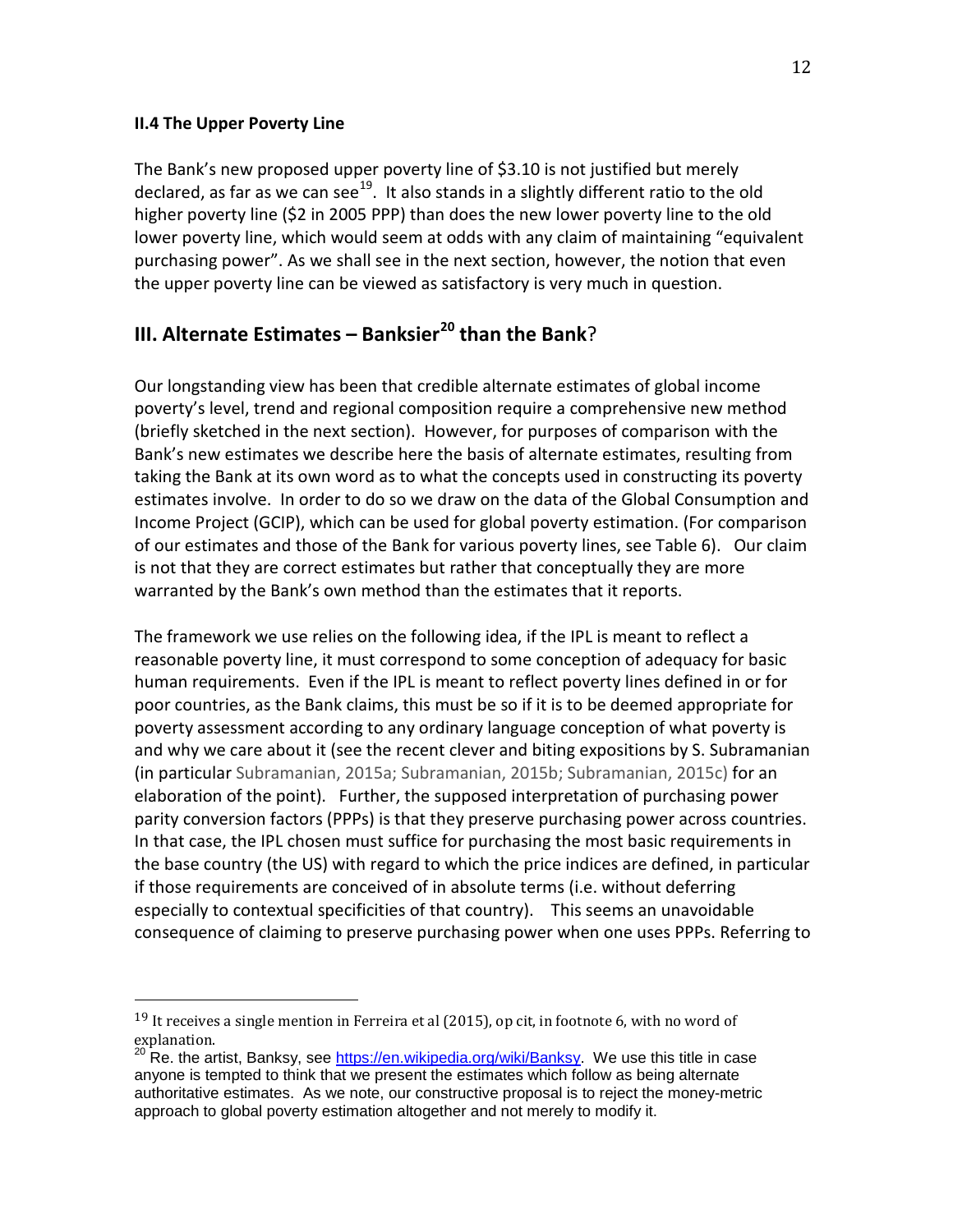differences in standards across contexts or about differences in the purchasing power of currencies (for a second time) cannot avoid this logical implication.

A measure of what might just suffice in this respect is available. The Thrifty Food Plan<sup>[21](#page-12-0)</sup> produced by the US Dept. of Agriculture Center of Nutrition Policy and Promotion established, with great care, the minimum cost of achieving "Recommended Dietary Allowances" in the United States<sup>[22](#page-12-1)</sup>. It does so for a model family of a specified size and composition by collecting "scanner" price data from markets around the US and calculating the mathematical least cost of achieving the allowances at these prices (using linear programming techniques) and by subsequently modestly adjusting the amount to make some allowance for prevailing tastes. It then verifies that the amount suffices for cooking model recipes in a test kitchen. The allowance is based entirely on the supposition of home cooking and makes no reference to the costs of the kitchen or the cooking pots. By definition, the Thrifty Food Plan allowance does not suffice for *any* nonfood requirement (e.g. for shelter, clothing, transportation etc.). It can therefore be taken as a lower bound on real requirements in the US. However, to take note of the possible criticism that the Thrifty Food Plan allowances are overly generous, we consider expenditure levels corresponding both to those allowances (based on per person per day costs in a family of four with two children of intermediate ages) and to *half* their value. In 2011, these amounts were respectively  $$5.04^{23}$  $$5.04^{23}$  $$5.04^{23}$  and  $$2.52$ . These can be thought of as food poverty lines to which non-food requirements must be added, but have not been. Further, we apply both general consumption PPPs (as does the Bank) and food PPPs more appropriate to food requirements in particular. Combining these possibilities leads to four alternative poverty lines and resulting poverty estimates. The different levels (and trends) of poverty associated with these lines may be observed in Figure 3 (and also in Table 7).

Selecting the Thrifty Food Plan's poverty line or even half of that leads to a substantial increase in poverty headcount ratios both globally and across all regions. Even if general consumption PPPs are used, moving from \$1.90 IPL to half of the Thrifty Food Plan level nearly doubles the poverty headcount ratio in East Asia and South Asia. More than 80 percent of individuals in South Asia and Sub-Saharan Africa are found to live below the Thrifty Food Plan's poverty line of \$5.04 per capita per day. Using the still more conceptually appropriate Food PPP's increases this rate across all regions and more than 90 percent of South Asians are found to consume below this level.

- <span id="page-12-0"></span><sup>21</sup> http://www.cnpp.usda.gov/USDAFoodPlansCostofFood
- <span id="page-12-1"></span><sup>22</sup> The Plan was previously used to set food stamp allotments and is now the basis for determining amounts allowed under the Supplementary Nutrition Assistance Program. <sup>23</sup> See

<span id="page-12-2"></span>http://www.cnpp.usda.gov/sites/default/files/usda\_food\_plans\_cost\_of\_food/CostofFoodJun2011.p df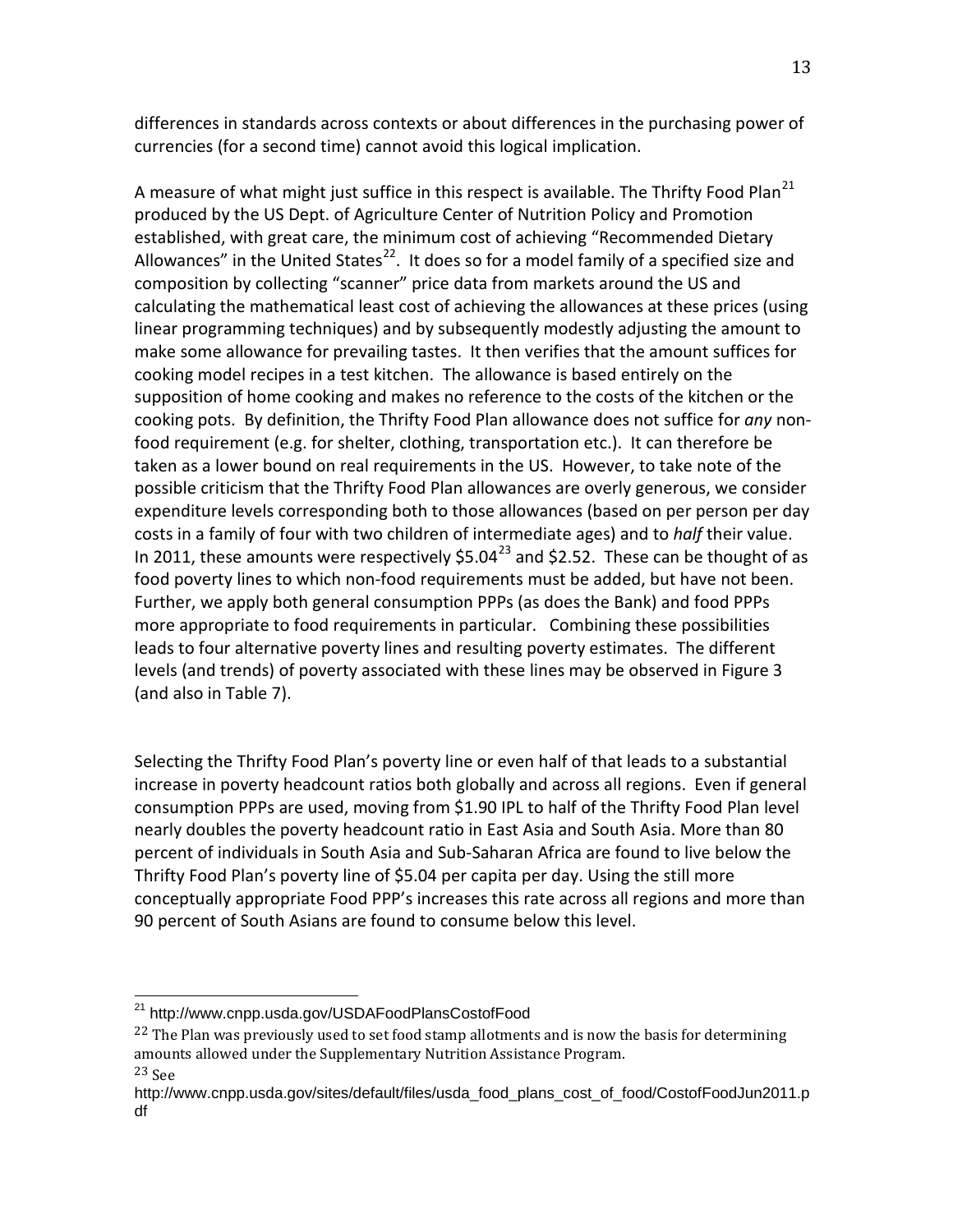The poverty headcount or the absolute number of poor<sup>[24](#page-13-0)</sup> according to the Bank's lower poverty lines (\$1.25 2005 IPL, \$1.90 2011 IPL and \$2.52 2011 IPL) has declined since the 1980's, but the number has *increased* from 1980 if we use the thrifty poverty line (\$5.04 IPL). (Figure 4) The number of poor peaked in 1990 for the lower lines and in 2000 for the higher lines. But the pace of decline is far slower for the higher lines and we are still above levels seen in 1990. (see Table 6 for regional estimates)

This is a rough and ready approach to generating alternate estimates that does not ask what would be the impact of further steps that might be taken to cause variation with the Bank's estimates, such as alternate choices of inter-sectoral price adjustments for large countries. However, the exercise suffices to prove the point that the Bank's approach does not suffice to generate credible estimates, within its own conceptual framework. In the event, the estimates that would arise from the alternate approach are rather higher.

We provide in Table 7 a detailed list of our alternate estimates for developing countries, based on preliminary GCIP assessments.<sup>[25](#page-13-1)</sup> It may be seen in Table 5 that the trend of poverty reduction since 1980 is somewhat less favorable as one increases the IPL, even within a still modest range.

# **IV. A Better Approach:**

In earlier work we have argued that there is a practical and realizable alternative for the assessment of income poverty. This involves focusing on anchoring poverty assessment in a clear identification criterion, possessing a consistent meaning and an appropriate substantive interpretation. Specifically, we advocate focusing on a conception of poverty that is absolute in the space of capabilities and relative in the space of commodities (see Sen (1983)). Such a capability-based approach to the assessment of income poverty leaves ample room for the use of non-income information to assess capabilities directly as well. These two approaches are complements and not substitutes. In various prior writings we have sketched what such an approach to assessing income poverty would involve. At its core is the idea of fixing one or more set of reference capabilities (freedoms to achieve specific beings and doings) that a person must be deemed to be able to have in order to be non-poor.<sup>[26](#page-13-2)</sup> Those capabilities that are typically incomedependent, such as adequate nourishment, are of special interest in relation to income poverty assessment, although the extent to which realizing specific capabilities is

<span id="page-13-0"></span> $24$  For an incisive analysis of the reasons to be concerned with absolute numbers as well as relative proportions of the poor see [Hassoun and Subramanian](http://philpapers.org/rec/HASVPP) (2012).

<span id="page-13-1"></span><sup>&</sup>lt;sup>25</sup> User discretion is advised, keeping in mind the motivation we have presented, which is internal to the Bank's own method. For some countries, which lack a food PPP, we do not report results in the relevant columns.

<span id="page-13-2"></span><sup>&</sup>lt;sup>26</sup> In work with Thomas Pogge, we use the concept of basic human requirements rather than referring to capabilities, but present parallel ideas.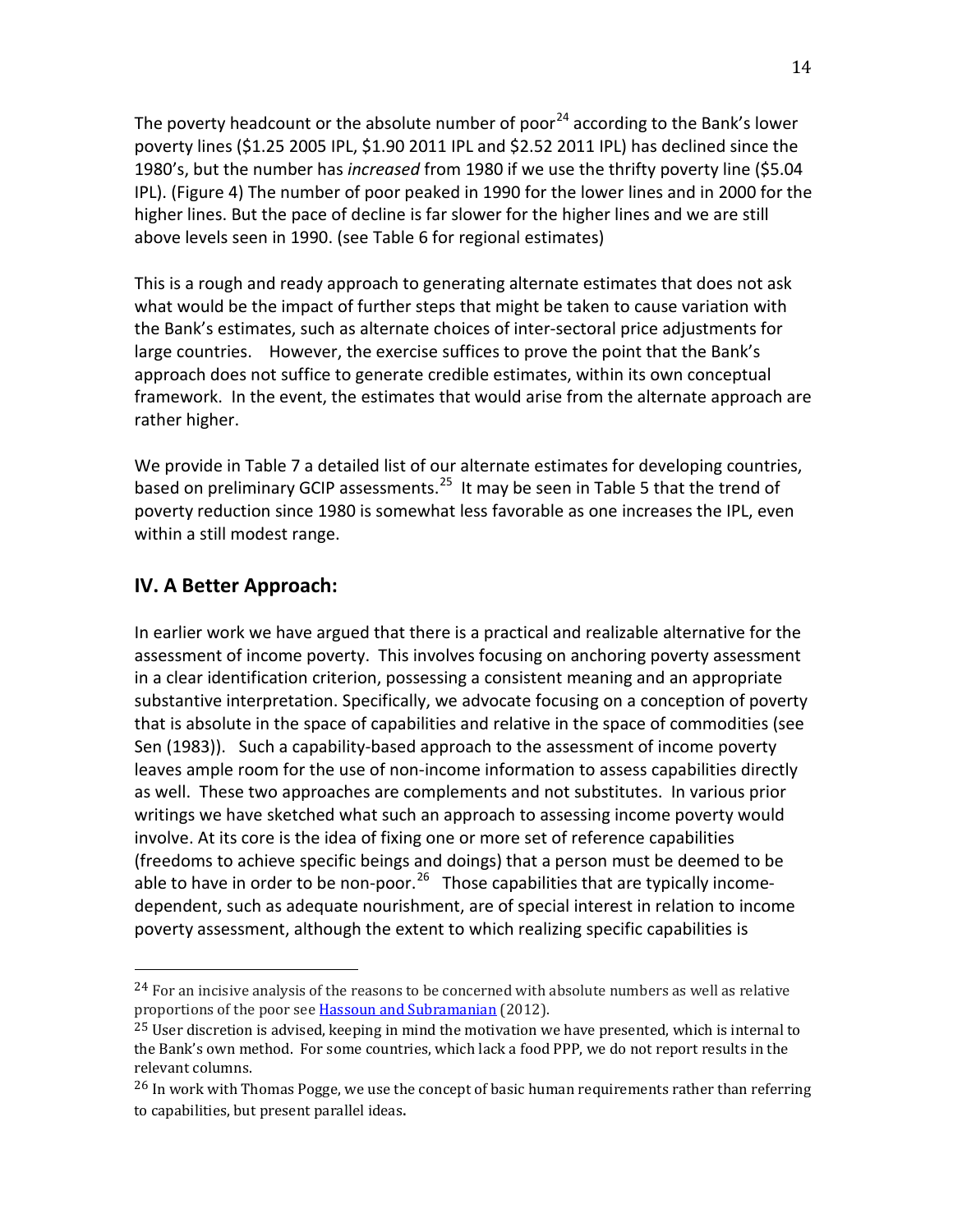income-dependent would vary across contexts (dependent for instance on the extent to which a market economy prevails). These reference capabilities would be fixed across contexts, perhaps through a coordination exercise of the kind previously undertaken by the United Nations in relation to national accounts (which has given rise to the System of National Accounts<sup>27</sup>, aimed at establishing comparability). Once the reference capabilities are fixed, it can be investigated which specific combinations of commodities possess the characteristics sufficient to attain these capabilities. For example, specific combinations of foods can generate the food energy or other nutrient requirements that might be specified. A reference set of characteristics of commodities might also be specified across contexts. (For instance, in the case of nourishment, food energy and nutrients are examples of such characteristics). Finally, the specific sets of commodities that possess the characteristics sufficient to attain the reference capabilities can be specified and priced explicitly. (This is very roughly the approach of the Thrifty Food Plan as it is of initiatives to explicitly determine the cost of attaining a decent standard of life in the UK by the Rowntree Foundation<sup>[28](#page-14-1)</sup> or in Canada in the form of the Market Basket Measure<sup>[29](#page-14-2)</sup>). In such an approach the poverty line corresponds not to a money amount but rather to the requirements of avoiding poverty (to put it colloquially, not to "\$1 per day" but to "food in the belly": is the latter any worse for advocacy?). The reference commodities once identified can be periodically priced or adjusted. Although there is an important role for expert judgment in determining the mapping from capabilities to characteristics to commodities (e.g in the form of nutritionists' advice) this is a process that also necessarily involves a democratic component, both in the identification and validation of capabilities, and of commodities.<sup>[30](#page-14-3)</sup>

How is this approach different from determining a sound poverty line for any given country? It isn't, but it adds something additional, which is the element of coordination across countries so that there is always a common reference at the level of capabilities. In effect, the development of poverty lines that have a common substantive interpretation generates bottom-up comparability that does away altogether with the need for an IPL, PPPs or other artifacts of the money-metric approach. In case there is doubt that such a thing is possible, it may be noted that this is in effect what the UN's International Civil Service Commission<sup>[31](#page-14-4)</sup> or human resources consultancy firms<sup>[32](#page-14-5)</sup> implicitly do when they develop or sell to corporations cost of living indices tied to specific, often very explicitly identified, understandings of what constitutes an adequate level of living (albeit far above the level needed merely to avoid poverty).

 <sup>27</sup>

<span id="page-14-0"></span>http://www.cnpp.usda.gov/sites/default/files/usda\_food\_plans\_cost\_of\_food/CostofFoodJun2011.p df

<span id="page-14-1"></span><sup>28</sup> https://www.jrf.org.uk/report/minimum-income-standard-uk-2015

<span id="page-14-2"></span><sup>29</sup> http://www.statcan.gc.ca/pub/75f0002m/2013002/mbm-mpc-eng.htm

<span id="page-14-3"></span><sup>&</sup>lt;sup>30</sup> On the relation between poverty assessment and democracy, in addition to the body of work of Amartya Sen, in which this theme appears pervasively in distinct ways, see the essay ("Promise and Performance: Why We Need an Official Poverty Report") by Tony Atkinso[n here.](http://www.amazon.com/Living-As-Equals-Paul-Barker/dp/0198295189)

<span id="page-14-4"></span><sup>31</sup> http://icsc.un.org/secretariat/cold.asp?include=par

<span id="page-14-5"></span><sup>32</sup> https://www.imercer.com/content/cost-of-living.aspx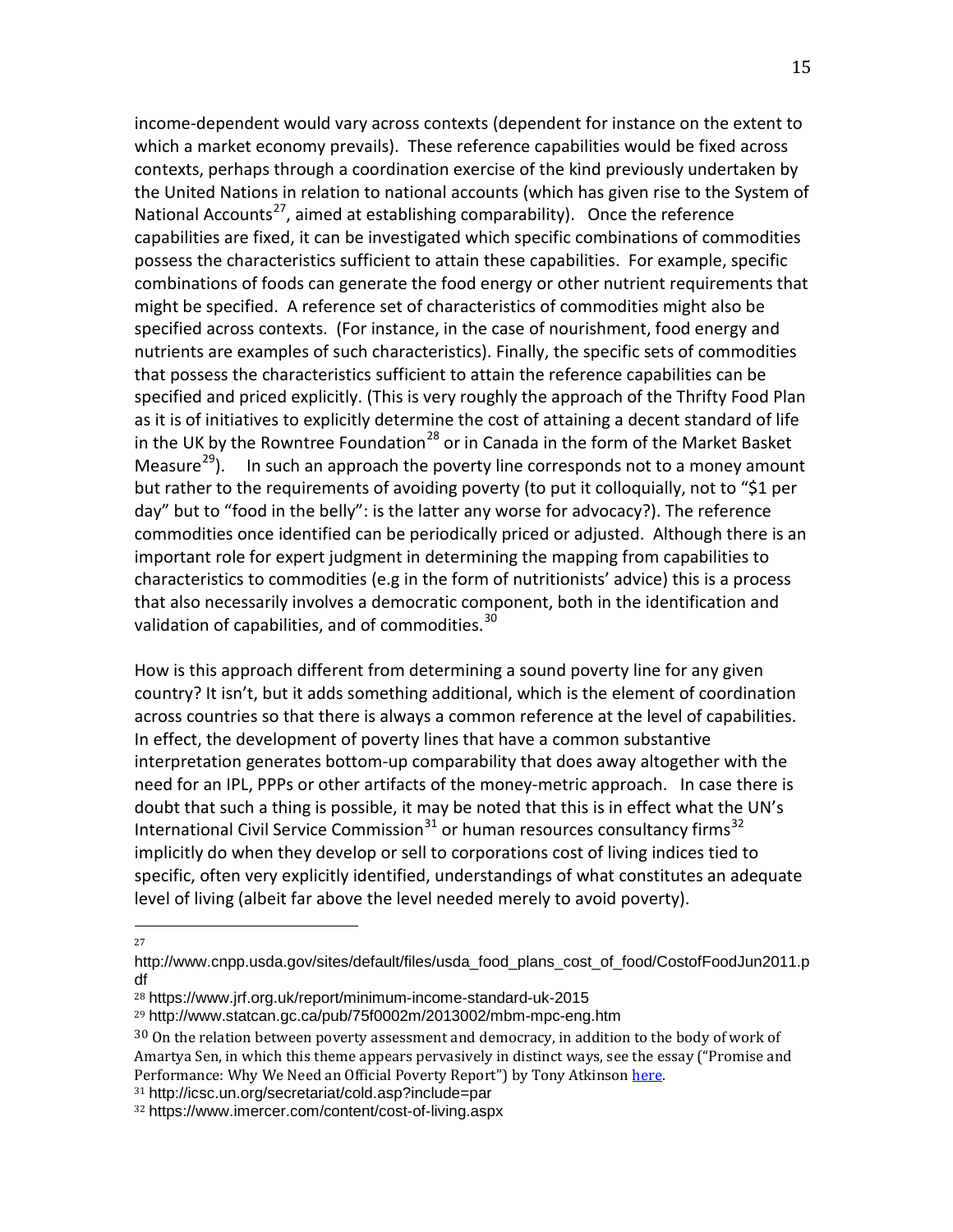This is our preferred alternative, and we believe that it is feasible and desirable to catalyze democratic debate within countries on issues related to poverty as well as to facilitate regional and global poverty monitoring. It can begin with a small number of countries even in the absence of a larger effort at coordination. However, those who do not share our optimism in this regard can still agree that the uncertainties associated with current approaches to global income poverty assessment require greater attention. It is certainly hard to make sense of the signal failure to invest effort in any real alternative measure of income poverty despite the importance ostensibly attached to it in the era of development goals. The problem is not beyond public understanding, and it is rather too important to be left to a small group of technicians, pretending to precision $33$ .

### REFERENCES

Chen, S. and M. Ravallion (2004), "How Have the World's Poorest Fared Since the Early 1980s?", World Bank Policy Research Working Paper 3341.

Deaton, A. (2003), "How to Monitor Poverty for the Millennium Development Goals", *Journal of Human Development* 4.3, 353-378.

Deaton, A. (2010) "Price Indexes, Inequality, and the Measurement of World Poverty", *The American Economic Review*, *100*(1), i-34.

Deaton, A., & Dupriez, O. (2011), "Spatial price differences within large countries", manuscript, Princeton University.

Dikhanov, Y. (2010), "Income Effect and Urban-Rural Price Differentials from the Household Survey Perspective", ICP Global Office.

Ferreira, F. H., et al (2015). "A Global Count of the Extreme Poor in 2012: Data Issues, Methodology and Initial Results", World Bank Policy Research Working Paper 7432.

Hassoun, N., & Subramanian, S. (2012). "Variable Population Poverty Comparisons", *Journal of Development Economics*, Vol. 98, No. 2

Jolliffe, D., & Prydz, E. B. (2015). "Global Poverty Goals and Prices: How Purchasing Power Parity Matters" World Bank Policy Research Working Paper, (7256).

Klasen, S. et al (2015): "International Income Poverty Measurement: Which Way Now?", Courant Research Centre Discussion Papers No. 184: Goettingen.

<span id="page-15-0"></span><sup>&</sup>lt;sup>33</sup> Is it too much to wish for enlightenment to come from the [raison des clercs?](https://en.wiktionary.org/wiki/trahison_des_clercs)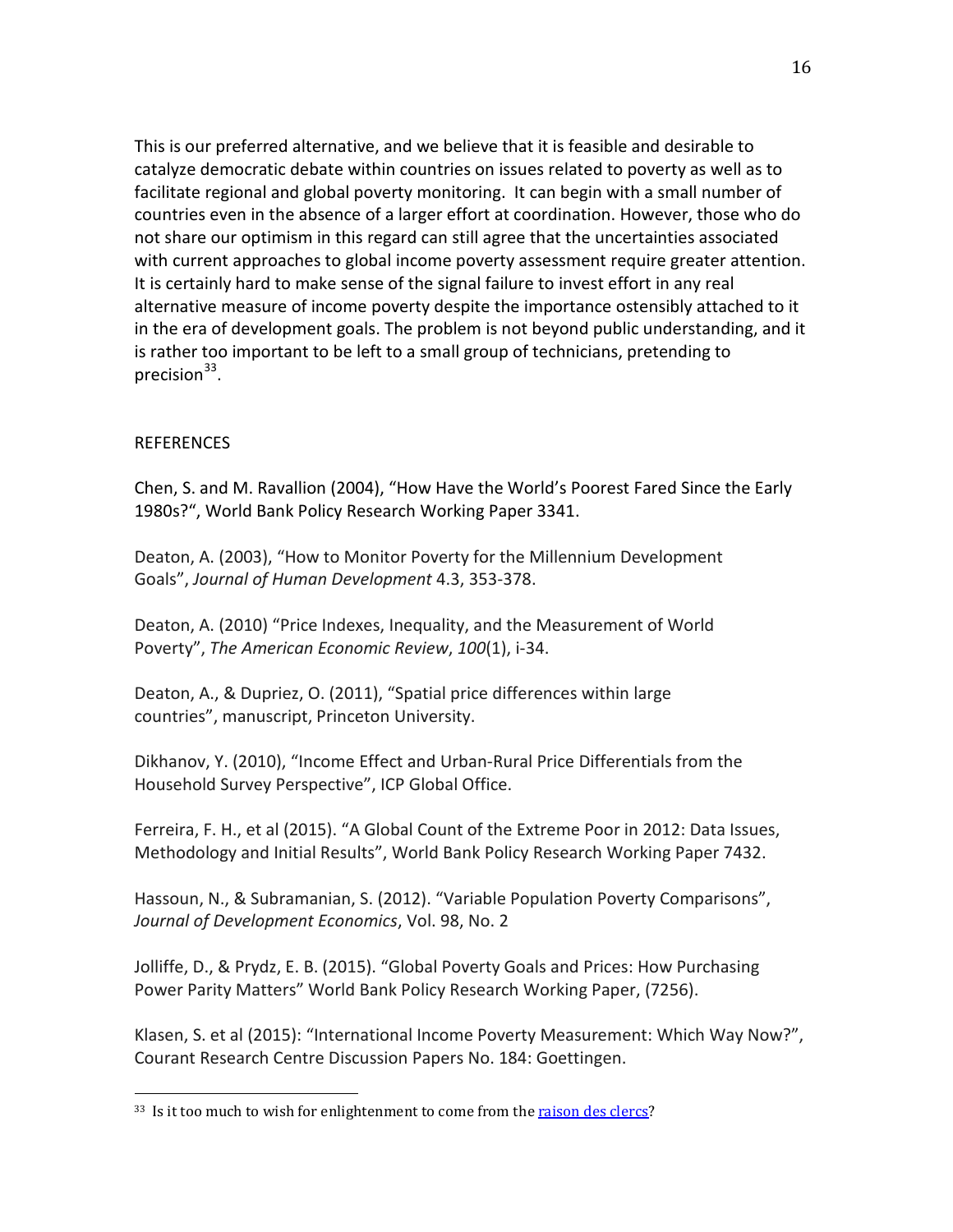Lahoti, R., Jayadev, A., & Reddy, S. G. (2014), "The Global Consumption and Income Project (GCIP): An Introduction and Preliminary Findings", working paper.

Pogge, T., & Reddy, S.G. (2006), "Unknown: The Extent, Distribution and Trend of Global Income Poverty", *Economic and Political Weekly*, 2241.

Ravallion, M. (2008). "A Global Perspective on Poverty in India", *Economic and Political Weekly*, 31-37.

Ravallion, M., Chen, S., & Sangraula, P. (2009), "Dollar A Day Revisited", *The World Bank Economic Review*.

Reddy, S. G. (2009), "The Emperor's New Suit: Global poverty Estimates Reappraised" in *Poor Poverty: The Impoverishment of Analysis, Measurement and* Policies (United Nations Series on Development), ed. by Jomo Kwame and Anis Chowdhury, 2011, pp. 87- 110.

Reddy, S. (2004). "A Capability-Based Approach to Estimating Global Poverty" *In Focus*, *4*, 6-8, UNDP International Poverty Centre.

Reddy, S. G. (2007). "Poverty Estimates: How Great Is the Debate?" *Economic and Political Weekly*, 491-496.

Redd, S. (2009), "How Not to Count the Poor", in Debates in the Measurement of Poverty , ed. Joseph Stiglitz, Sudhir Anand and Paul Segal, published by Oxford University Press in 2010.

Reddy, S. (2008). The World Bank's New Poverty Estimates: Digging Deeper into a Hole. *Challenge*, Vol. 51, No. 6.

Sen, A. (1983), "Poor, Relatively Speaking" *Oxford Economic Papers*, 153-169.

Subramanian, S. (2011). The Poverty Line: Getting it Wrong Again. *Economic & Political Weekly*, *46*(48), 37-42.

Subramanian, S. (2012). *The Poverty Line*, Oxford India Short Introductions. Delhi: Oxford University Press.

Subramanian, S. (2010). "Identifying the Income-Poor: Some Controversies in India and Elsewhere", Courant Research Center Discussion Paper No. 46, Goettingen.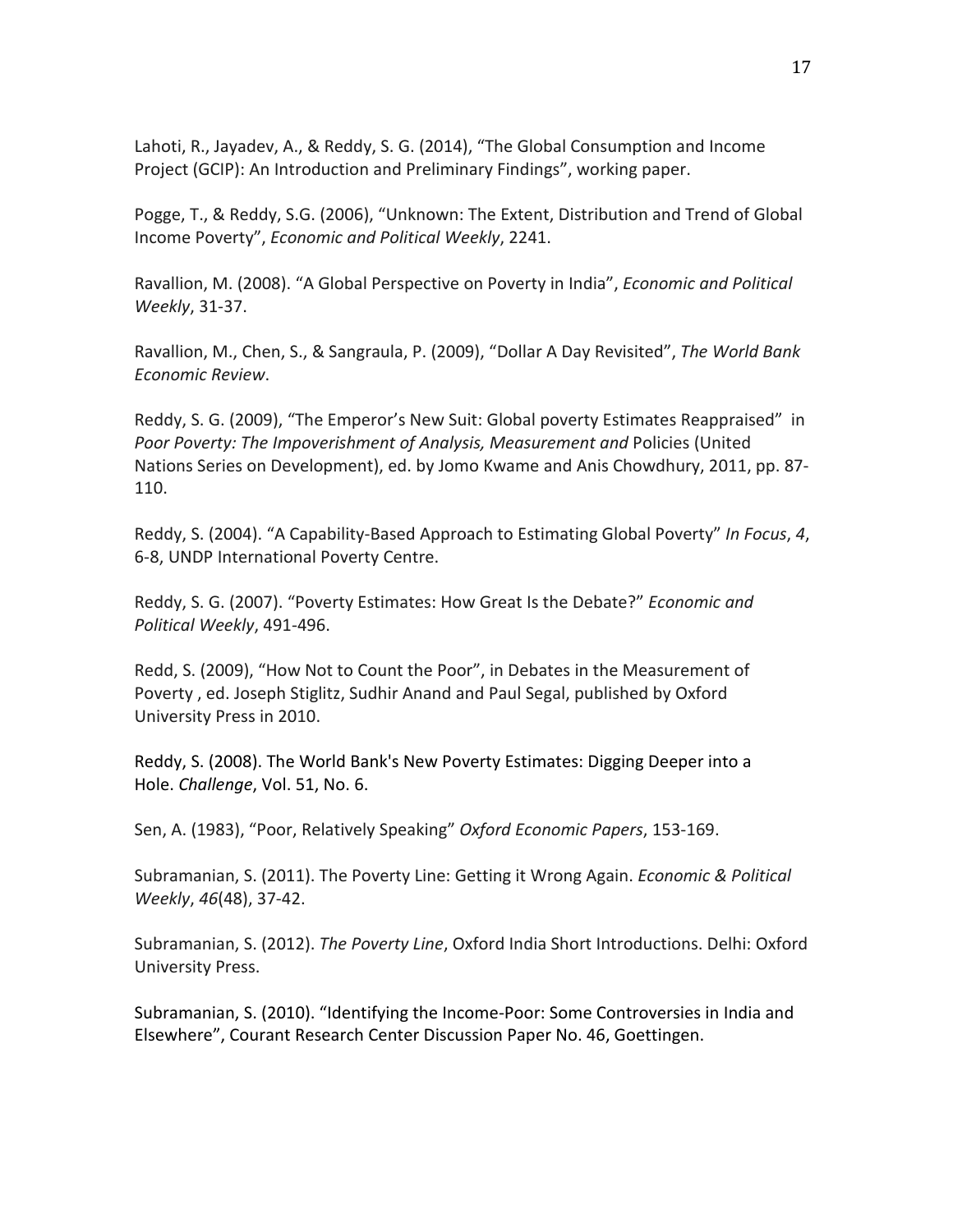Subramanian, S. (2015a, August 7), "Controversy over Poverty Line" *The Tribune*. Retrieved fro[m http://www.tribuneindia.com/news/comment/controversy-over](http://www.tribuneindia.com/news/comment/controversy-over-poverty-line/116527.html)[poverty-line/116527.html](http://www.tribuneindia.com/news/comment/controversy-over-poverty-line/116527.html)

Subramanian, S. (2015b, July 24), "Identifying the Poor", *The Tribune*. Retrieved from http://www.tribuneindia.com/news/comment/identifying-the-poor/110420.html

Subramanian, S. (2015c, August 21), "'Price-corrected' Poverty Lines", *The Tribune*. Retrieved from http://www.tribuneindia.com/news/comment/-price-corrected-povertylines/122283.html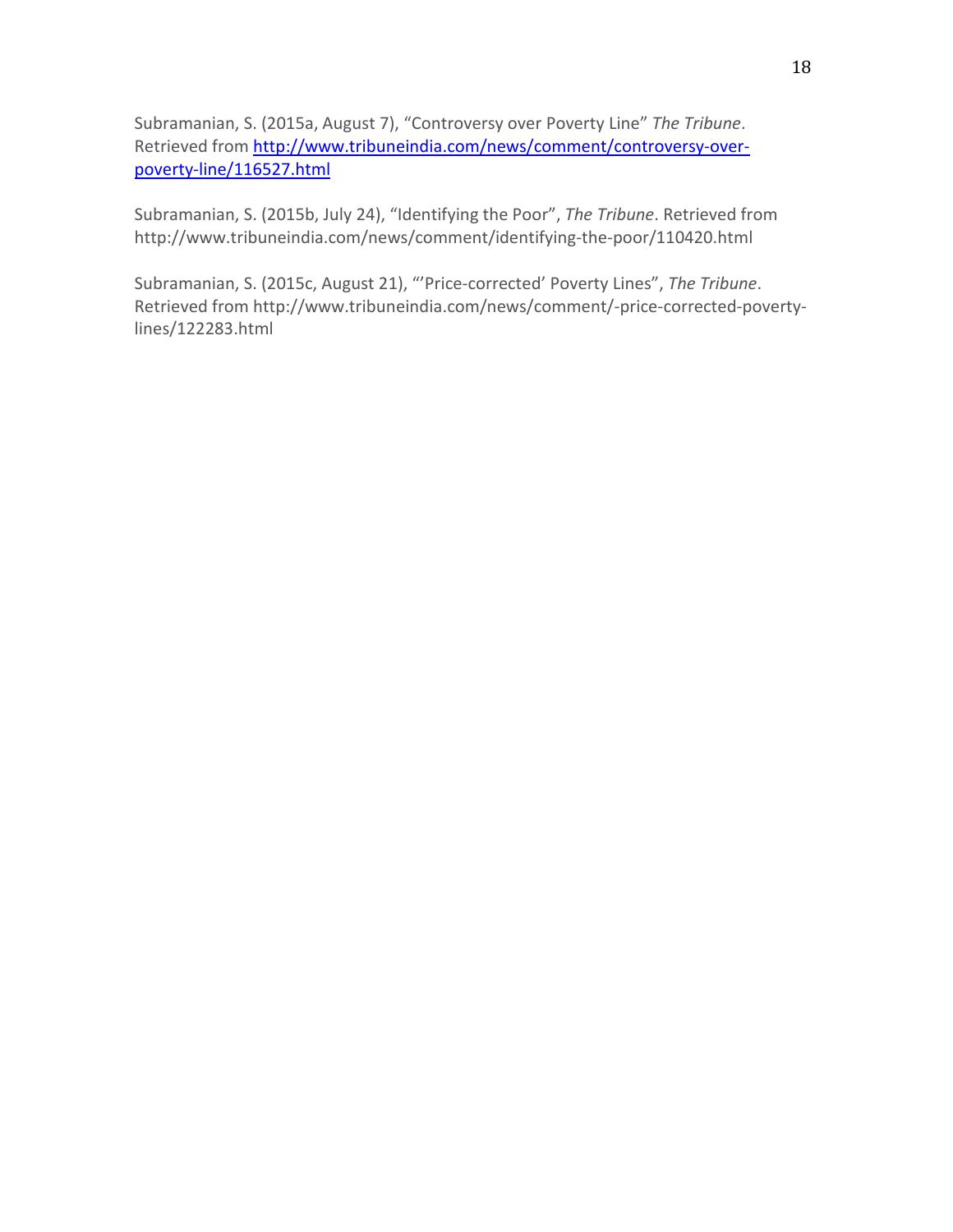## TABLES AND FIGURES







Note: We do not include Sudan, Turkmenistan, El Salvador and Tajikistan are not included in the sample as the equivalent poverty line for these countries are outliers (>10 or  $<$ 1.2)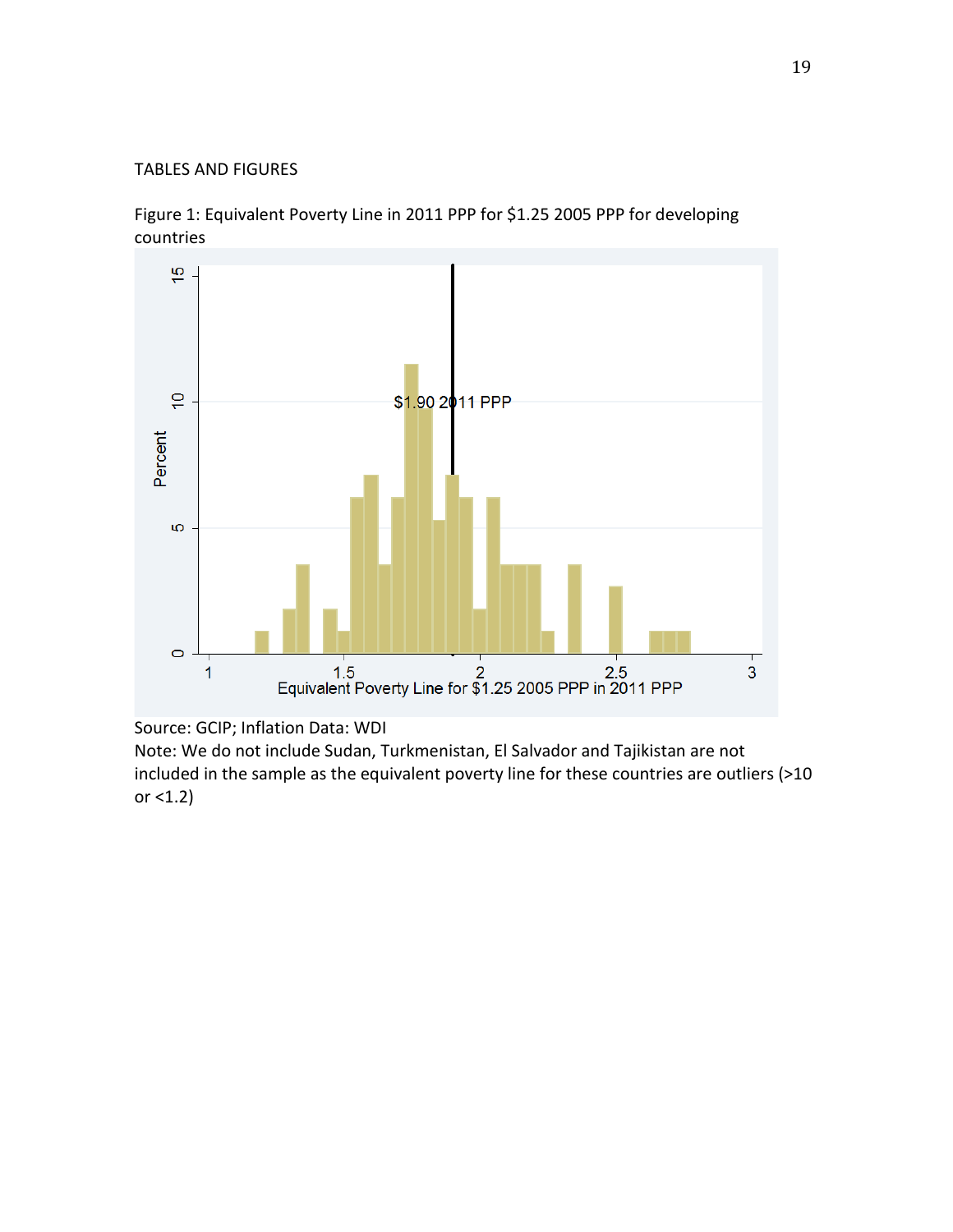

Figure 2: World and Regional Headcount Ratios for various 2011 PPP poverty lines for 2010

Source: GCIP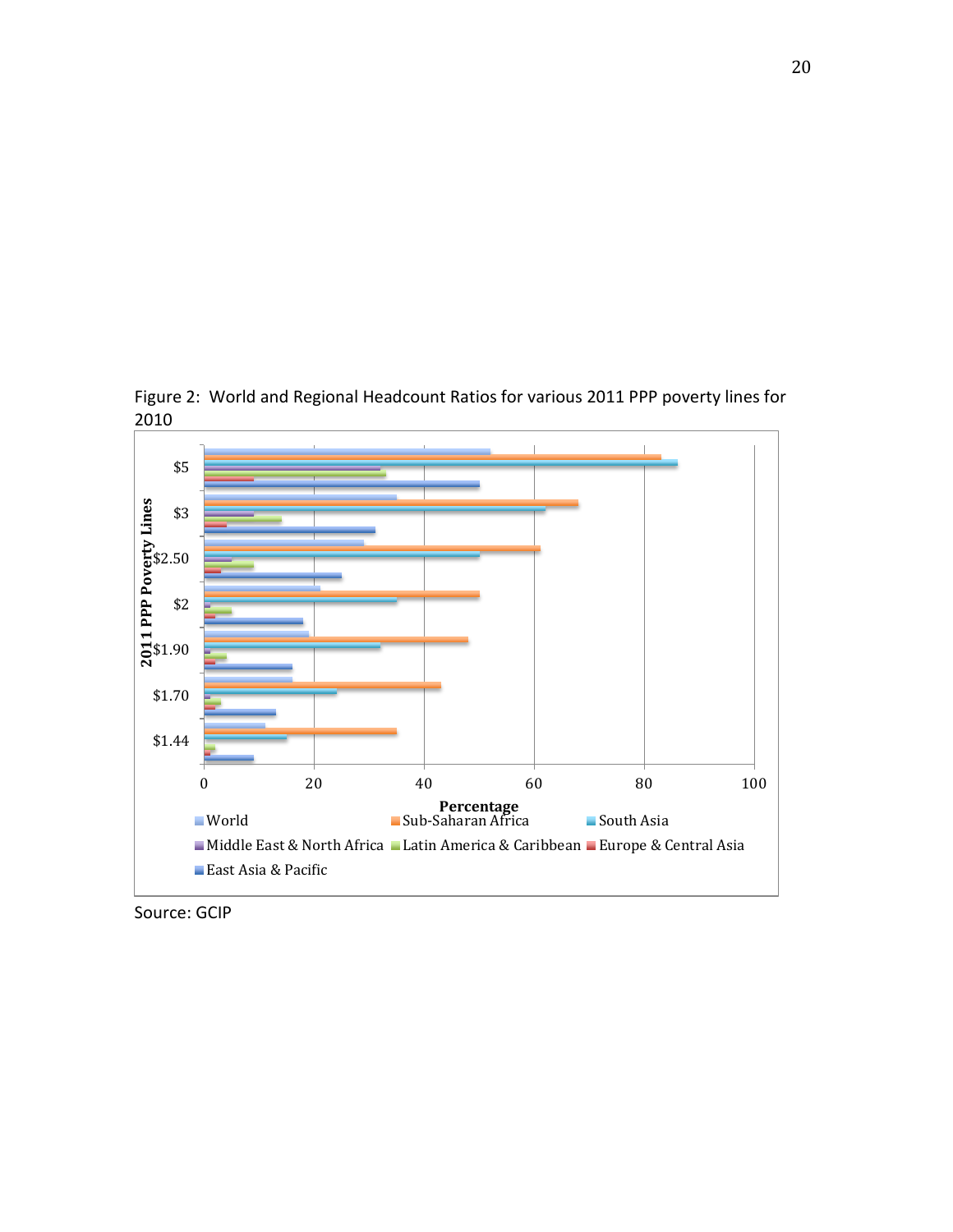

**Figure 3: Alternate 2011 PPP Poverty Lines Headcount Estimates for the World**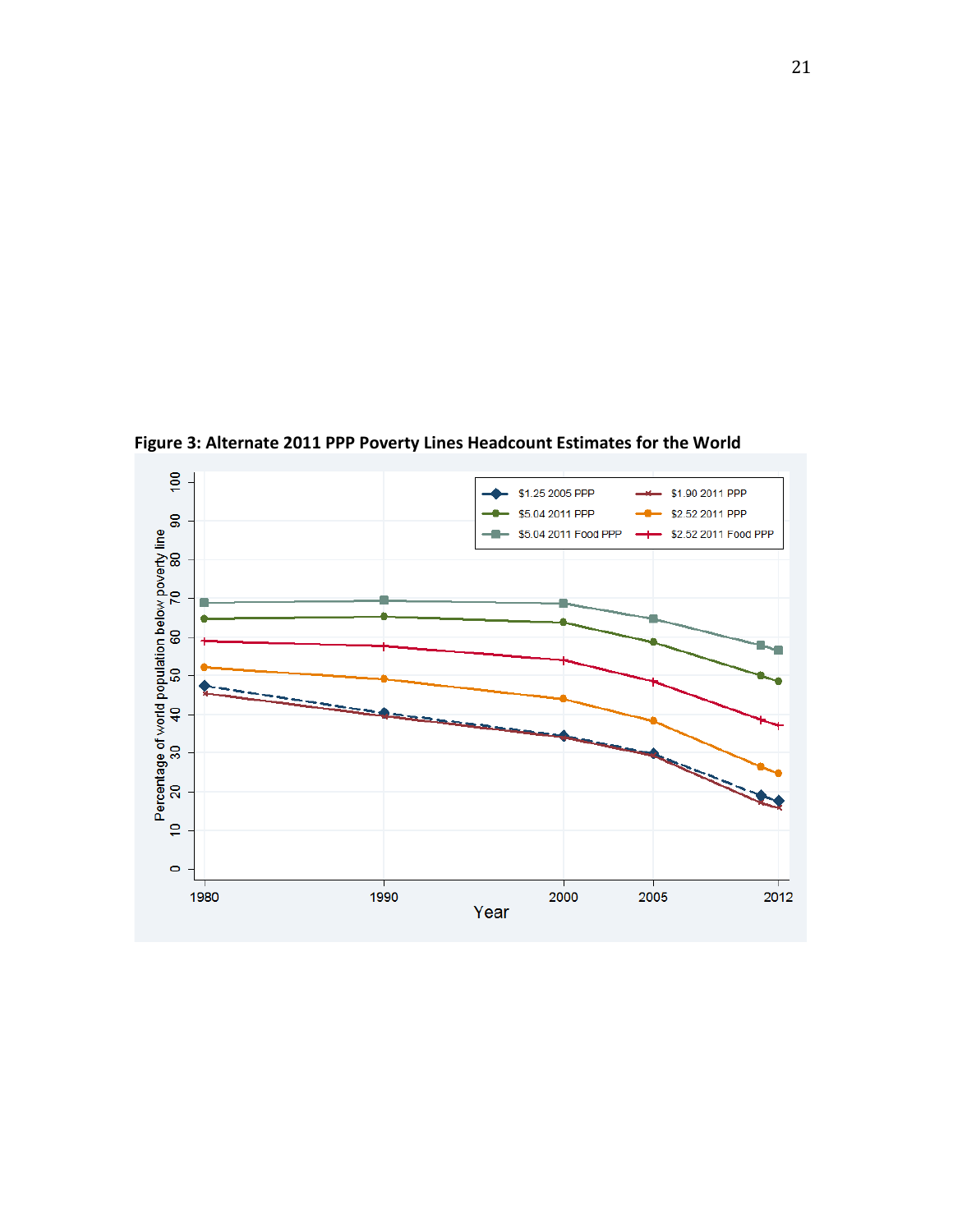

**Figure 4: GCIP estimates of the number of poor in the world for alternate poverty lines**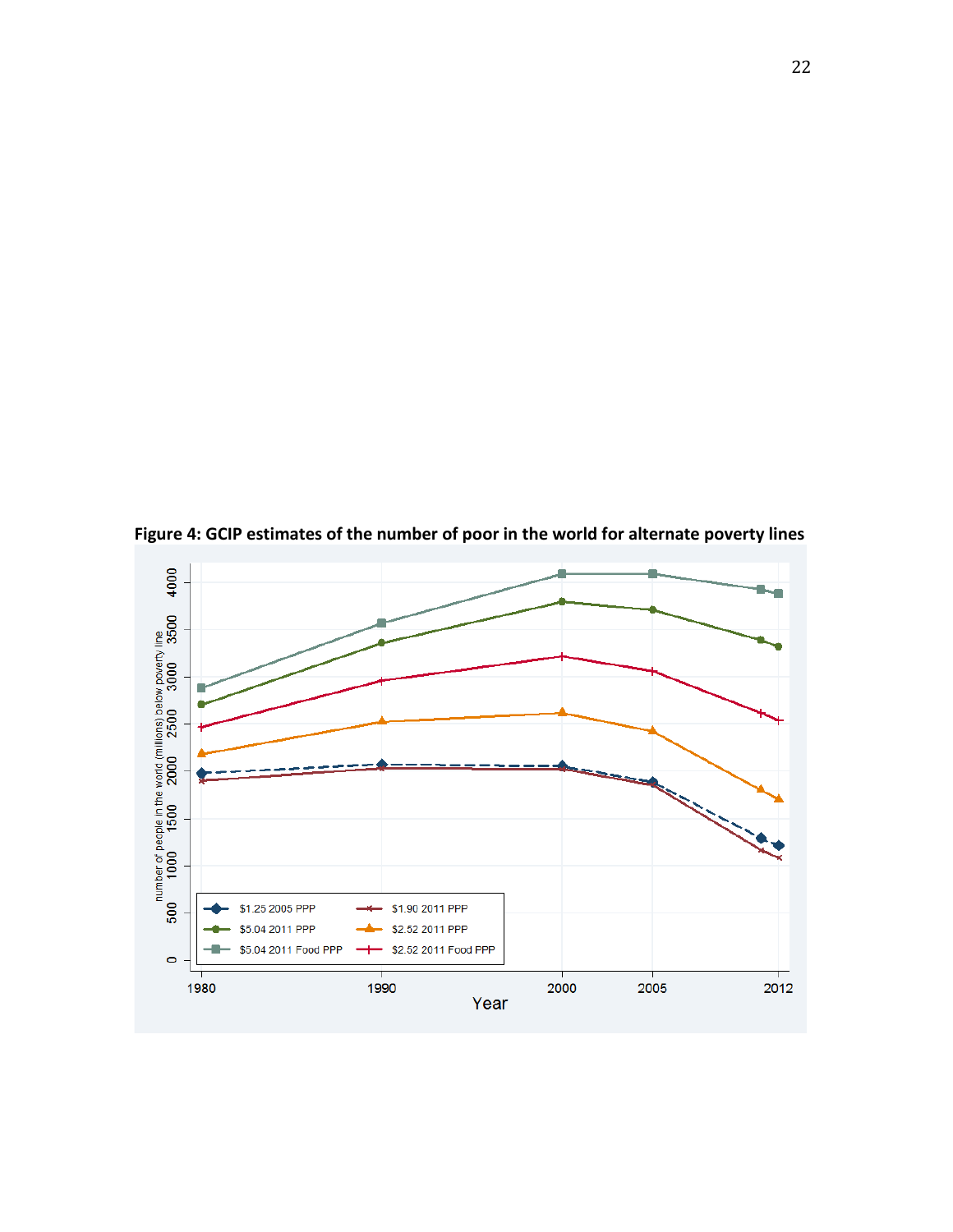|                       | <b>Equivalent Poverty</b> |
|-----------------------|---------------------------|
| Country               | Line                      |
| Yemen, Rep.           | 2.76                      |
| Jordan                | 2.71                      |
| Egypt                 | 2.67                      |
| Angola                | 2.52                      |
| Iraq                  | 2.52                      |
| Zambia                | 2.51                      |
| Kenya                 | 2.37                      |
| Uzbekistan            | 2.35                      |
| Madagascar            | 2.33                      |
| Azerbaijan            | 2.33                      |
| Sao Tome and Principe | 2.27                      |
| Nigeria               | 2.21                      |
| Lao                   | 2.20                      |
| Cabo Verde            | 2.19                      |
| Fiji                  | 2.19                      |
| Sri Lanka             | 2.17                      |

**Table 1: Equivalent Poverty Line for \$1.25 2005 PPP, in 2011 PPP (Developing Countries)**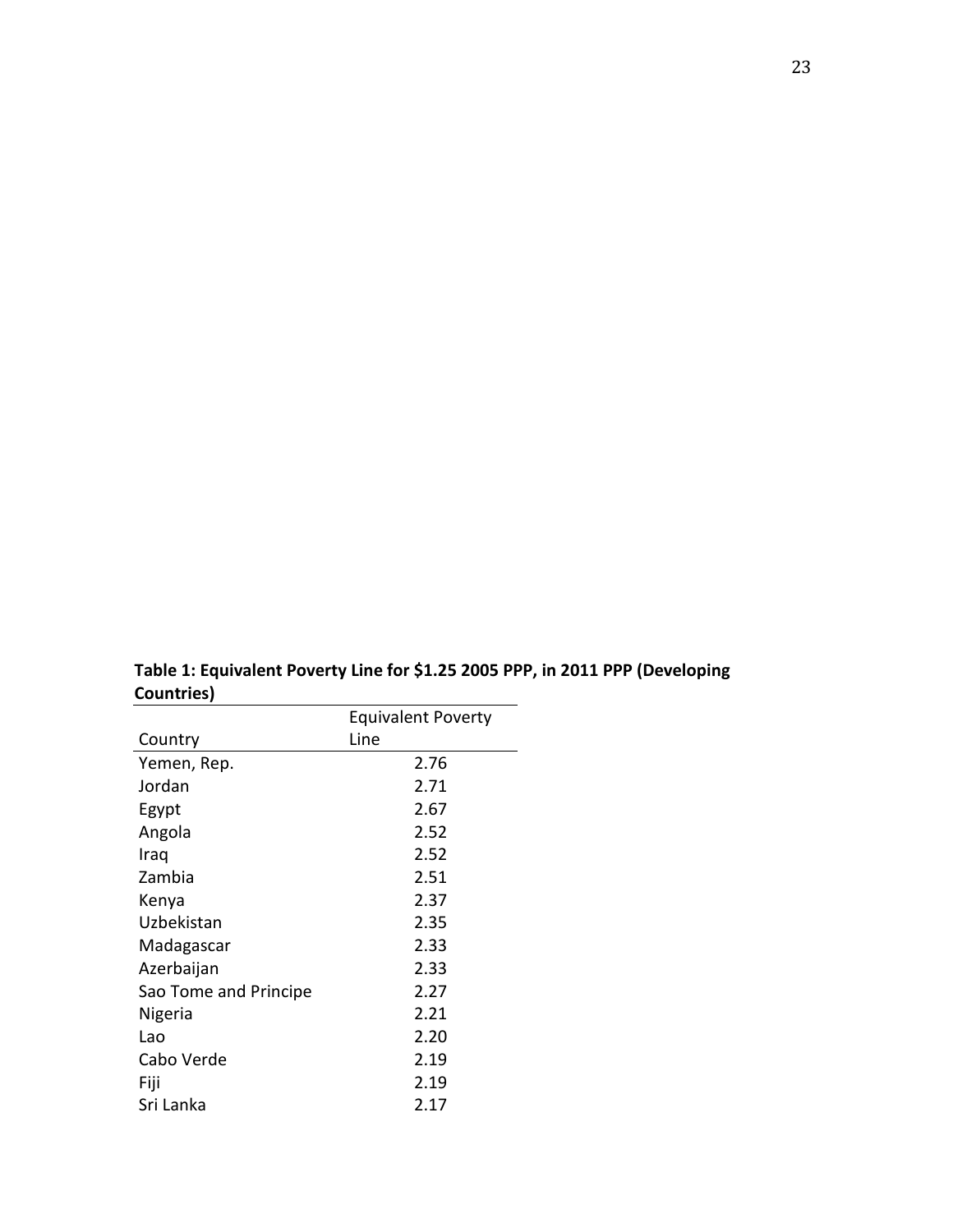| India                    | 2.15 |
|--------------------------|------|
| Syrian Arab Republic     | 2.15 |
| Philippines              | 2.13 |
| Nepal                    | 2.12 |
| Guatemala                | 2.09 |
| Congo, Rep.              | 2.08 |
| Suriname                 | 2.08 |
| Cote d'Ivoire            | 2.07 |
| Guinea                   | 2.07 |
| Pakistan                 | 2.06 |
| Cambodia                 | 2.06 |
| <b>Burundi</b>           | 2.05 |
| Bangladesh               | 2.05 |
| Thailand                 | 2.04 |
| Comoros                  | 2.01 |
| <b>Bhutan</b>            | 1.98 |
| Liberia                  | 1.97 |
| Indonesia                | 1.96 |
| Malaysia                 | 1.96 |
| Mali                     | 1.96 |
| Mauritania               | 1.95 |
| Algeria                  | 1.95 |
| Sierra Leone             | 1.93 |
| Vietnam                  | 1.92 |
| Cameroon                 | 1.92 |
| Venezuela                | 1.92 |
| Taiwan                   | 1.90 |
| Haiti                    | 1.90 |
| Rwanda                   | 1.89 |
| Armenia                  | 1.88 |
| Ethiopia                 | 1.88 |
| Afghanistan              | 1.86 |
| Benin                    | 1.86 |
| Togo                     | 1.86 |
| Morocco                  | 1.85 |
| Chad                     | 1.83 |
| Moldova                  | 1.83 |
| Dominican Republic       | 1.82 |
| Namibia                  | 1.81 |
| Georgia                  | 1.81 |
| Kyrgyz Republic          | 1.80 |
| Central African Republic | 1.80 |
| <b>Timor-Leste</b>       | 1.80 |
| Senegal                  | 1.79 |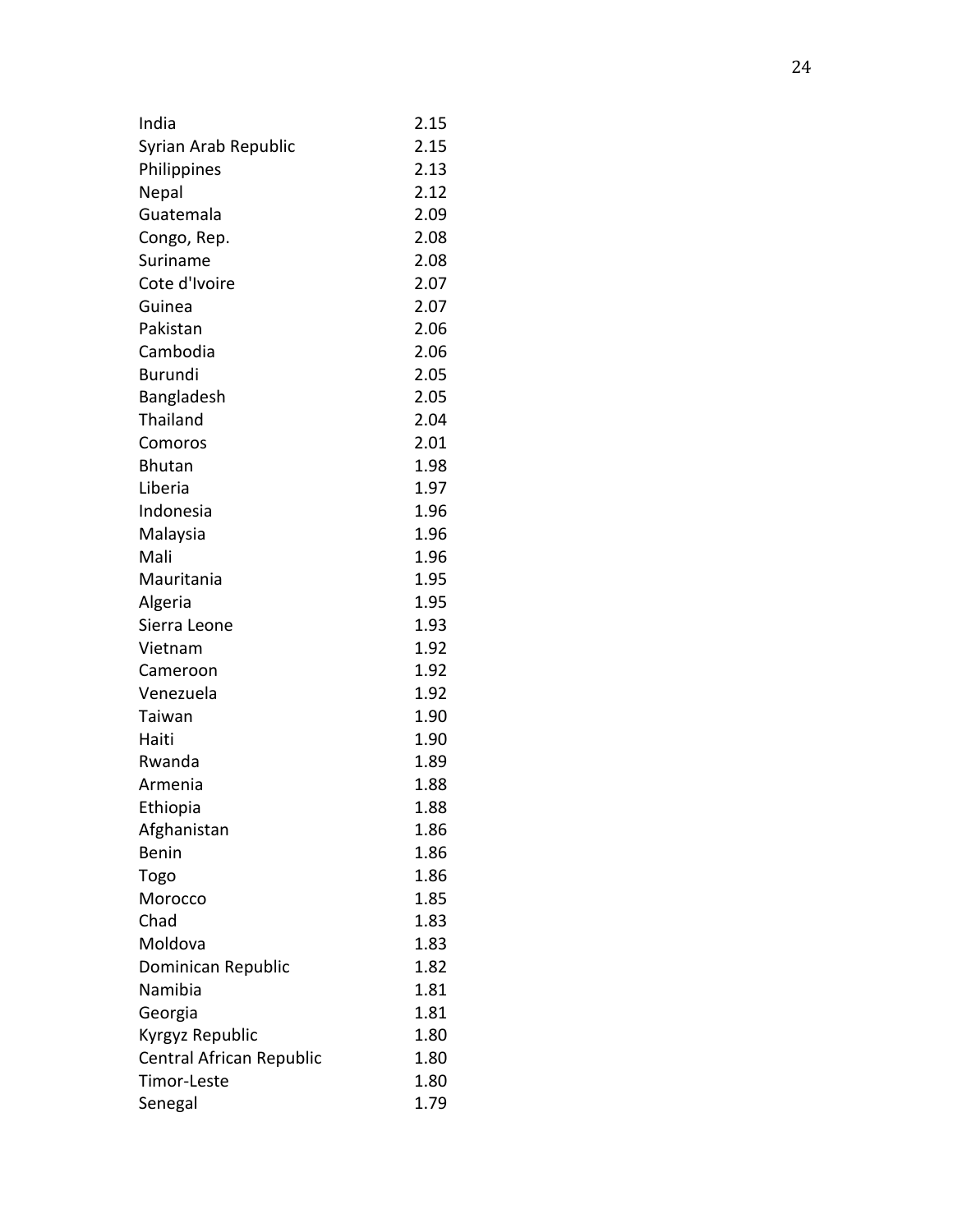| Djibouti                  | 1.79 |
|---------------------------|------|
| Panama                    | 1.79 |
| Guinea-Bissau             | 1.79 |
| <b>Maldives</b>           | 1.78 |
| <b>Mauritius</b>          | 1.77 |
| Honduras                  | 1.77 |
| <b>Belize</b>             | 1.77 |
| Gabon                     | 1.76 |
| Swaziland                 | 1.76 |
| Montenegro                | 1.75 |
| Tanzania                  | 1.75 |
| Uganda                    | 1.75 |
| Paraguay                  | 1.75 |
| South Africa              | 1.75 |
| Turkey                    | 1.74 |
| <b>West Bank and Gaza</b> | 1.73 |
| <b>Bulgaria</b>           | 1.73 |
| Nicaragua                 | 1.71 |
| Kazakhstan                | 1.70 |
| Niger                     | 1.70 |
| Iran                      | 1.69 |
| Hungary                   | 1.68 |
| China                     | 1.68 |
| Costa Rica                | 1.68 |
| <b>Bolivia</b>            | 1.66 |
| Jamaica                   | 1.64 |
| Lesotho                   | 1.64 |
| Guyana                    | 1.64 |
| Mozambique                | 1.62 |
| Colombia                  | 1.62 |
| <b>Burkina Faso</b>       | 1.61 |
| Serbia                    | 1.61 |
| <b>Botswana</b>           | 1.61 |
| <b>Brazil</b>             | 1.59 |
| Tunisia                   | 1.58 |
| Argentina                 | 1.58 |
| Peru                      | 1.56 |
| Albania                   | 1.55 |
| Gambia                    | 1.54 |
| Macedonia, FYR            | 1.54 |
| Romania                   | 1.53 |
| Malawi                    | 1.53 |
| Bosnia and Herzegovina    | 1.53 |
| Ecuador                   | 1.49 |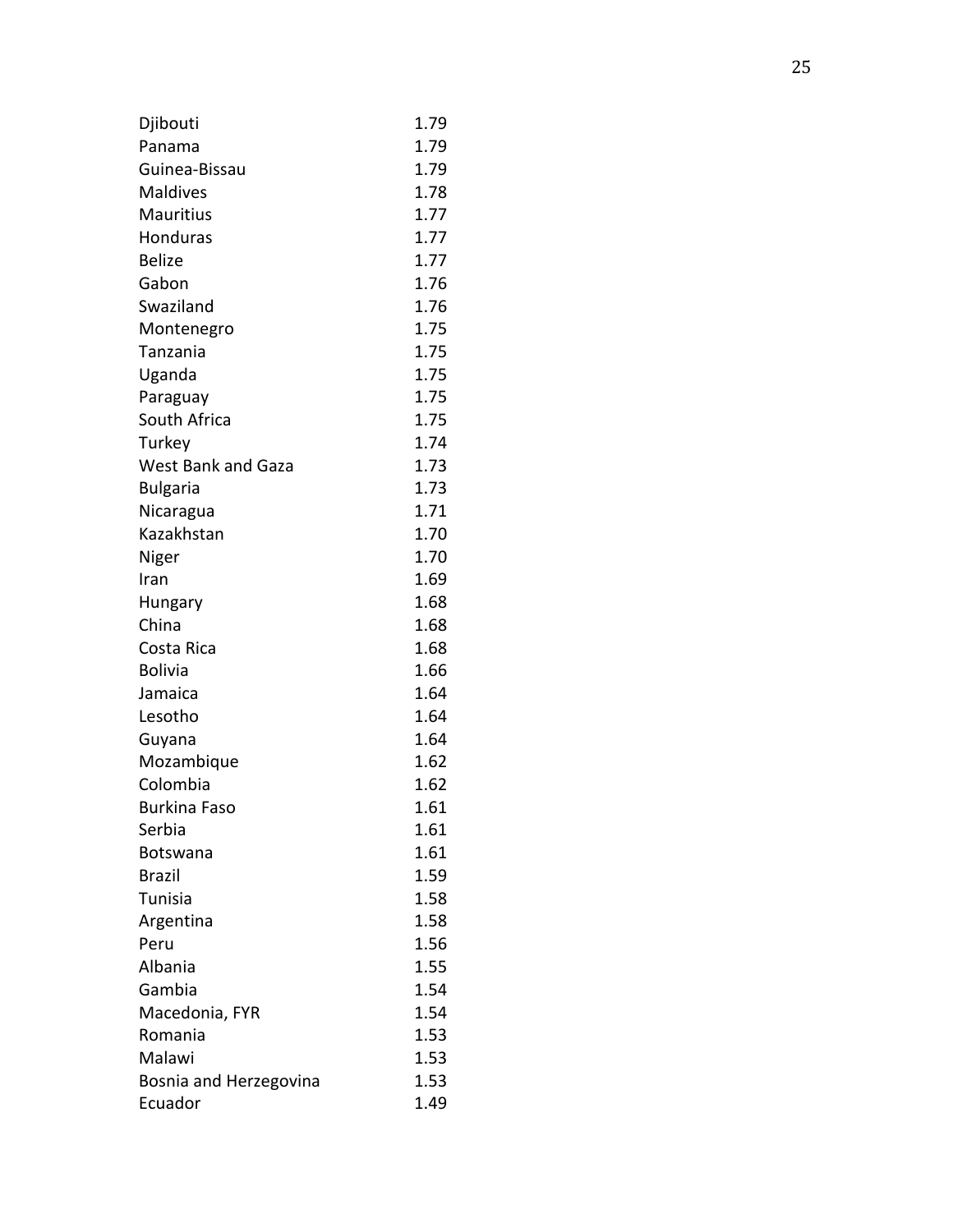| Ghana            | 1.46 |
|------------------|------|
| Congo, Dem. Rep. | 1.45 |
| Mexico           | 1.37 |
| Ukraine          | 1.36 |
| Seychelles       | 1.35 |
| Papua New Guinea | 1.33 |
| St. Lucia        | 1.31 |
| <b>Belarus</b>   | 1.29 |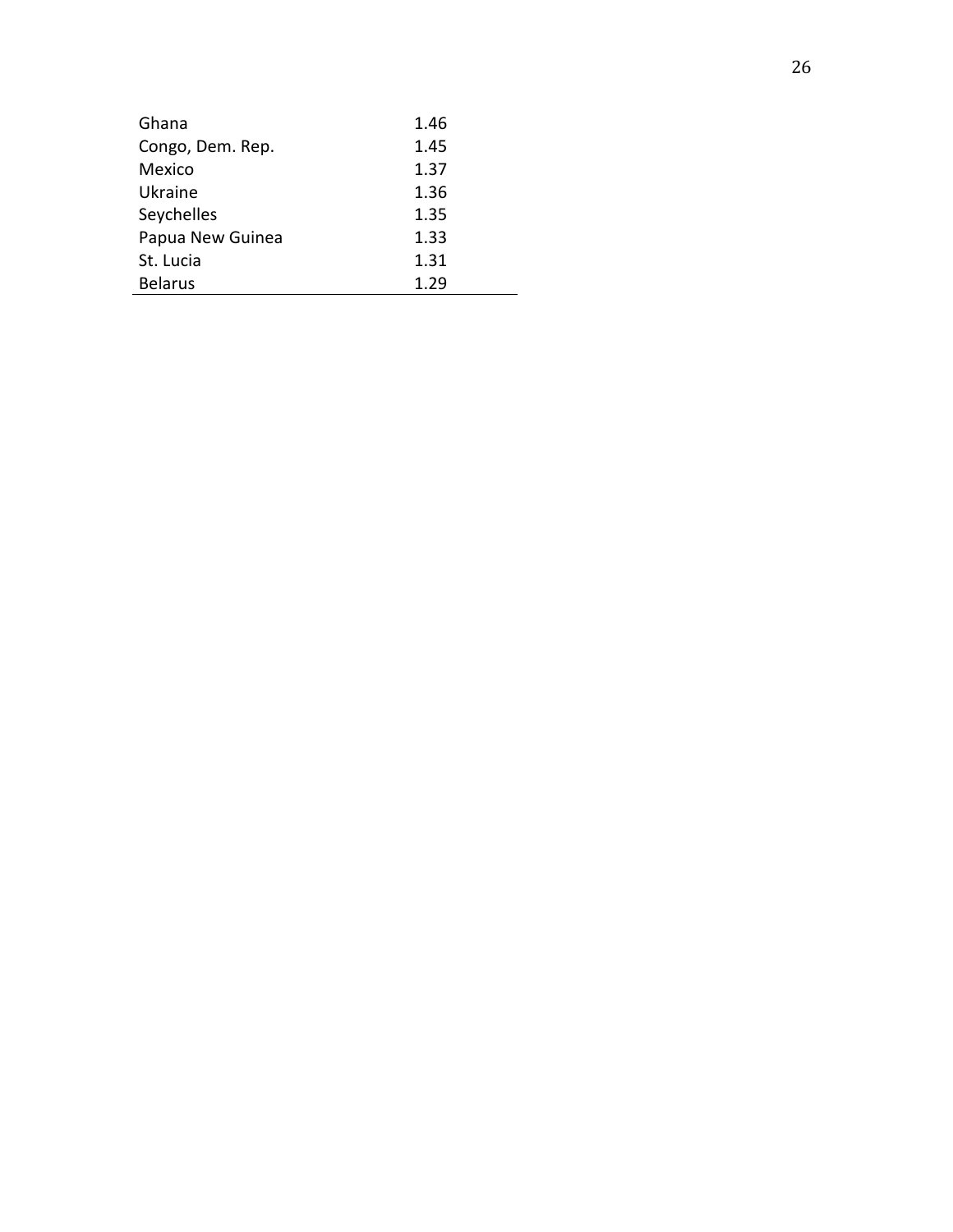|                       | 2011 PPP Poverty Lines |        |        |                |        |     |     |  |  |
|-----------------------|------------------------|--------|--------|----------------|--------|-----|-----|--|--|
|                       | \$1.44                 | \$1.70 | \$1.90 | \$2            | \$2.50 | \$3 | \$5 |  |  |
| East Asia & Pacific   | 9                      | 13     | 16     | 18             | 25     | 31  | 50  |  |  |
| Europe & Central Asia | 1                      | 2      | 2      | $\overline{2}$ | 3      | 4   | 9   |  |  |
| Latin America &       | $\mathfrak z$          | 3      | 4      | 5              | 9      | 14  | 33  |  |  |
| Caribbean             |                        |        |        |                |        |     |     |  |  |
| Middle East & North   | 0                      | 1      | 1      | 1              |        |     |     |  |  |
| Africa                |                        |        |        |                | 5      | 9   | 32  |  |  |
| South Asia            | 15                     | 24     | 32     | 35             | 50     | 62  | 86  |  |  |
| Sub-Saharan Africa    | 35                     | 43     | 48     | 50             | 61     | 68  | 83  |  |  |
| World                 | 11                     | 16     | 19     | 21             | 29     | 35  | 52  |  |  |

**Table 2: Headcount Ratio (% Poor) for 2010 by Region for Various 2011 PPP Poverty Lines**

**Table 3: Parameters Used in Sectoral Adjustment of PPP's for Select Countries**

|           |                | 2011               |                 |                | 2005               |                 |
|-----------|----------------|--------------------|-----------------|----------------|--------------------|-----------------|
|           | Ratio of       | Share of           |                 | Ratio of       | Share of           |                 |
|           |                | Urban to Urban ICP |                 |                | Urban to Urban ICP |                 |
|           | <b>Rural</b>   | Data               |                 | <b>Rural</b>   | Data               |                 |
|           | <b>Poverty</b> | <b>Collection</b>  | PPP-            | <b>Poverty</b> | <b>Collection</b>  | PPP-            |
|           | <b>Lines</b>   | <b>Points</b>      | <b>National</b> | Lines          | <b>Points</b>      | <b>National</b> |
| China     | 1.29           | 0.76               | 3.7             | 1.37           | 1                  | 4.09            |
| India     | 1.22           | 0.74               | 14.98           | 1.51           | 0.72               | 15.6            |
| Indonesia | 1.19           | 0.61               | 4091.9          | 1.41           | 0.57               | 4192            |

Table 4: Poverty headcount and ratio as defined by \$1.25 (2005 PPP) poverty line using sectoral vs. national poverty lines for 2011.

|           | 1990*  | 2011       |                              |            |  |  |  |
|-----------|--------|------------|------------------------------|------------|--|--|--|
|           |        | # of Poor  |                              | # of Poor  |  |  |  |
|           | % Poor | (Millions) | % Poor                       | (Millions) |  |  |  |
| Country   |        |            | <b>Bank's Adjusted PPP's</b> |            |  |  |  |
| China     | 60.4   | 686.0      | 6.4                          | 86.0       |  |  |  |
| India     | 49.3   | 454.0      | 24.1                         | 294.5      |  |  |  |
| Indonesia | 54.3   | 97.0       | 16.2                         | 39.5       |  |  |  |
| Total     |        | 1237.0     |                              | 420.0      |  |  |  |
|           |        |            | <b>ICP National PPP's</b>    |            |  |  |  |
| China     | 71.6   | 813.5      | 13.2                         | 177.5      |  |  |  |
| India     | 65.7   | 604.7      | 39.9                         | 487.7      |  |  |  |
| Indonesia | 63.4   | 113.3      | 19.3                         | 47.1       |  |  |  |
| Total     |        | 1531.5     |                              | 712.3      |  |  |  |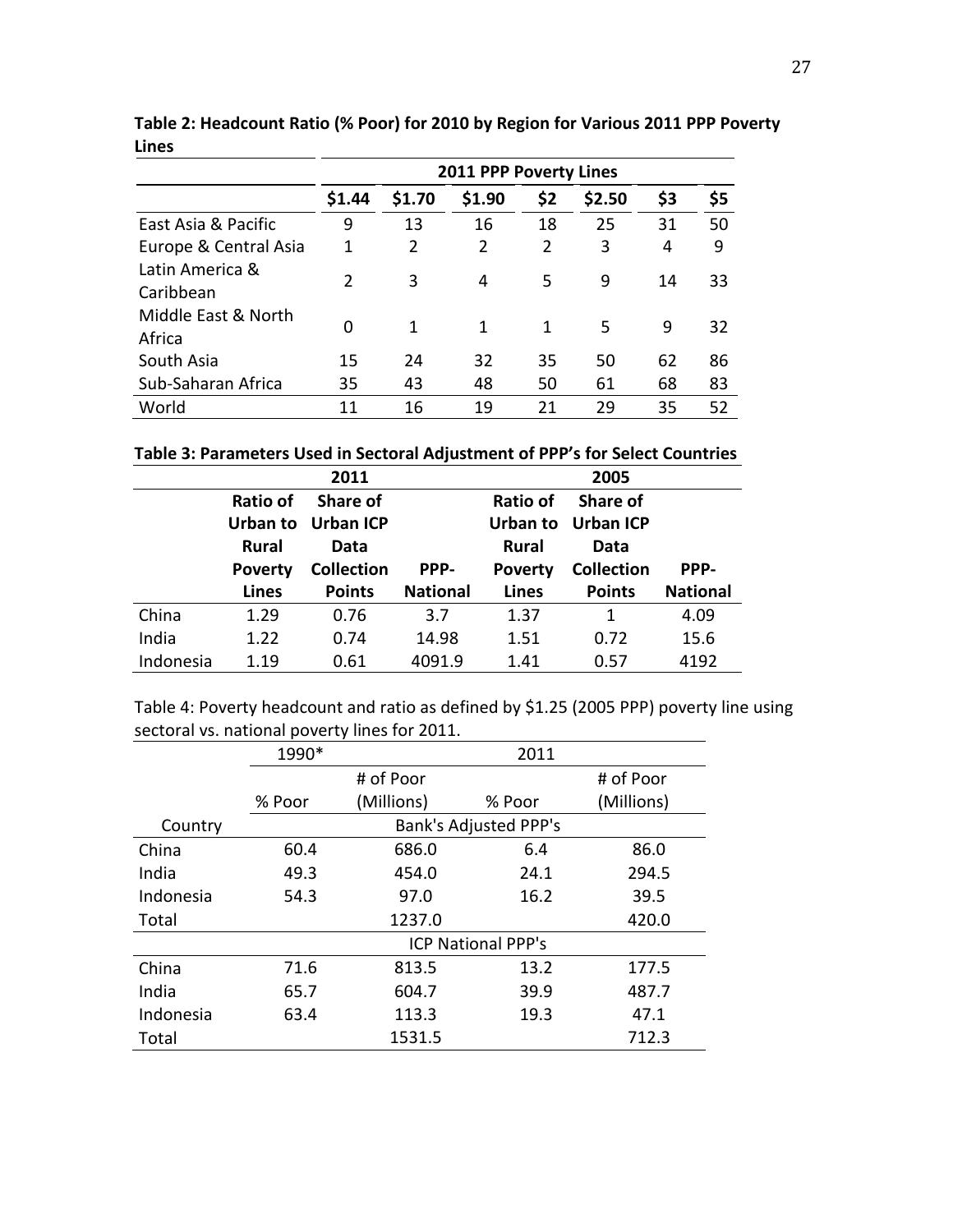|                |        | Income     | Income      |             |
|----------------|--------|------------|-------------|-------------|
|                |        | Survey     | Survey with |             |
|                | Survey | with no    | means       | Consumption |
| Country        | Year   | adjustment | adjusted    | Survey      |
| Angola         | 2009   | 71.5       | 76.9        | 80.2        |
| <b>Bolivia</b> | 2000   | 46.3       | 48.9        | 32.9        |
| Nepal          | 2010   | 66.7       | 71.6        | 70.7        |
| Uganda         | 2000   | 81.3       | 83.5        | 80.3        |
| Uzbekistan     | 2001   | 81.3       | 89.5        | 96.2        |

Table 5: Percentage of Poor (defined by \$2.50 2005 PPP Consumption Poverty line) in select countries.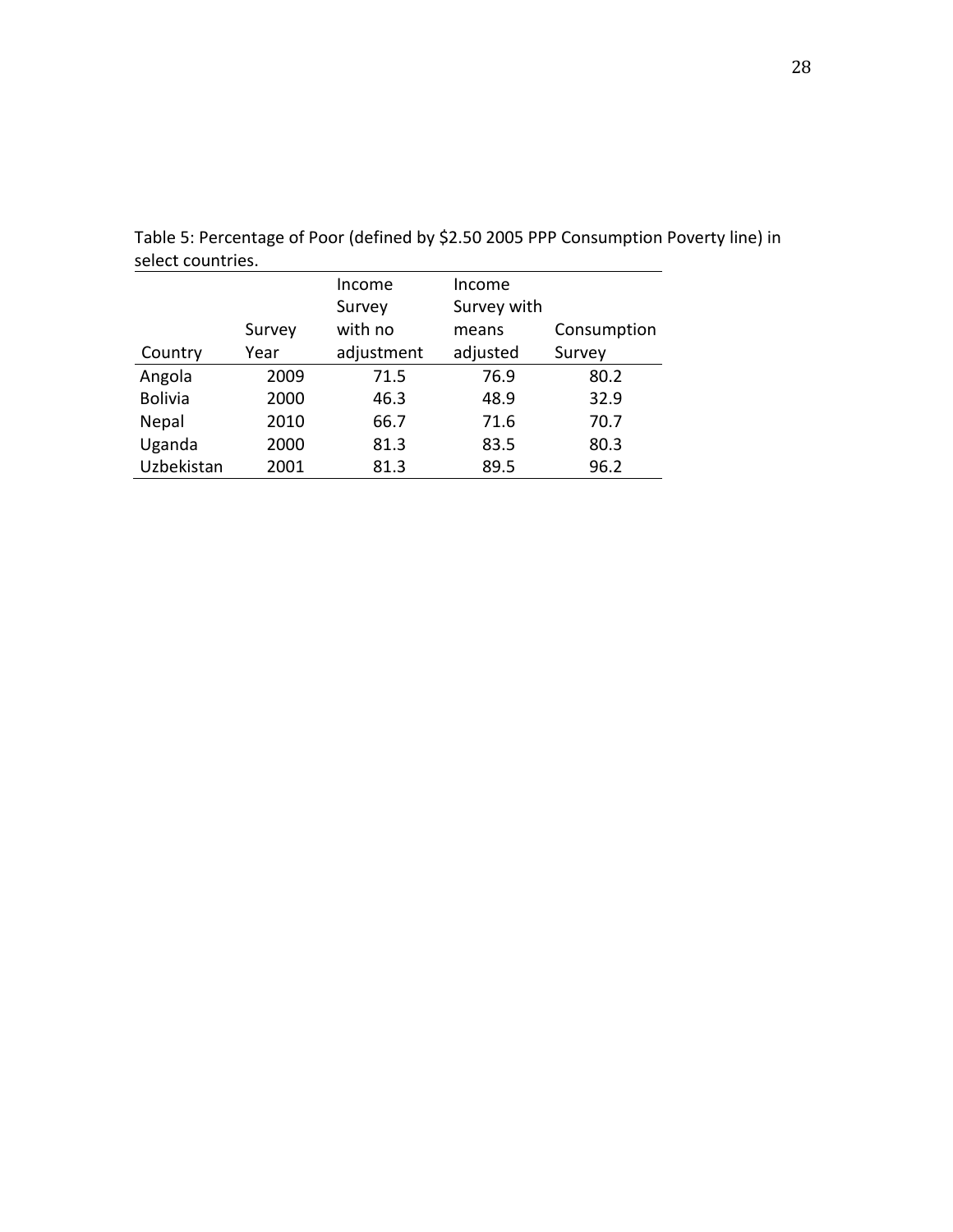|                                        | 2011                         |                                 |                                  |                                 |                                  | 2000                   |                                         |                                 | 1990                               |                        |                                         |                                 |
|----------------------------------------|------------------------------|---------------------------------|----------------------------------|---------------------------------|----------------------------------|------------------------|-----------------------------------------|---------------------------------|------------------------------------|------------------------|-----------------------------------------|---------------------------------|
|                                        |                              |                                 | World                            |                                 |                                  |                        | World                                   |                                 |                                    |                        | World                                   |                                 |
|                                        | <b>GCIP</b>                  |                                 | <b>Bank</b>                      |                                 | <b>GCIP</b>                      |                        | Bank*                                   |                                 |                                    | <b>GCIP</b>            |                                         | <b>Bank</b>                     |
|                                        | \$1.25<br>2005<br><b>PPP</b> | \$1.9<br>201<br>1<br><b>PPP</b> | \$1.2<br>5<br>2005<br><b>PPP</b> | \$1.9<br>201<br>1<br><b>PPP</b> | \$1.2<br>5<br>2005<br><b>PPP</b> | 201<br>1<br><b>PPP</b> | $$1.9$ \$1.2<br>5<br>2005<br><b>PPP</b> | \$1.9<br>201<br>1<br><b>PPP</b> | \$1.2\$<br>5<br>2005<br><b>PPP</b> | 201<br>1<br><b>PPP</b> | $$1.9$ \$1.2<br>5<br>2005<br><b>PPP</b> | \$1.9<br>201<br>1<br><b>PPP</b> |
| East Asia<br>& Pacific<br>Europe &     | 12.2                         | 13.5                            | 7.9                              | 8.5                             | 36.4                             | 39.5                   | 35.9                                    | 37.5                            | 57.0                               | 59.9                   | 57.0                                    | 60.8                            |
| Central<br>Asia                        | 2.3                          | 2.0                             | 0.5                              | 2.7                             | 5.2                              | 6.0                    | 3.8                                     | 7.8                             | 3.1                                | 3.2                    | 1.5                                     | 1.9                             |
| Latin<br>America<br>&<br>Caribbea<br>n | 2.3                          | 3.3                             | 4.6                              | 6.5                             | 4.7                              | 6.8                    | 11.0                                    | 14.1                            | 5.8                                | 9.1                    | 12.6                                    | 17.7                            |
| Middle<br>East &<br>North<br>Africa    | 5.7                          | 2.0                             | 1.7                              |                                 | 3.2                              | 2.5                    | 4.8                                     |                                 | 4.7                                | 3.3                    | 5.8                                     |                                 |
| South<br>Asia                          | 34.5                         | 27.0                            | 24.5                             | 22.3                            | 51.6                             |                        | 43.4 45.0                               | 41.2                            | 65.3                               | 57.4                   | 54.1                                    | 50.6                            |
| Sub-<br>Saharan<br>Africa              | 48.7                         | 46.1                            | 46.9                             | 44.3                            | 59.5                             | 55.8                   | 59.4                                    | 58.1                            | 55.9                               | 52.8                   | 56.8                                    | 56.0                            |
| World                                  | 19.1                         | 17.2                            | 14.2                             | 14.5                            | 31.8                             | 30.8                   | 29.0                                    | 29.0                            | 40.4                               | 39.6                   | 36.5                                    | 37.1                            |

**Table 6: Comparison of Estimates of Headcount Ratio (% Poor) by Regions between GCIP and World Bank**

\* World Bank numbers are

from 1999

Note: GCIP uses ICP PPP's for all countries. World Bank uses separate rural and urban PPP's for India, Indonesia and China. GCIP converts both means and distribution from income surveys into equivalent consumption means and distributions, while Bank does not make any such adjustments. The World Bank estimates are from Table 8 Pg. 52 Ferreira et.al (2015).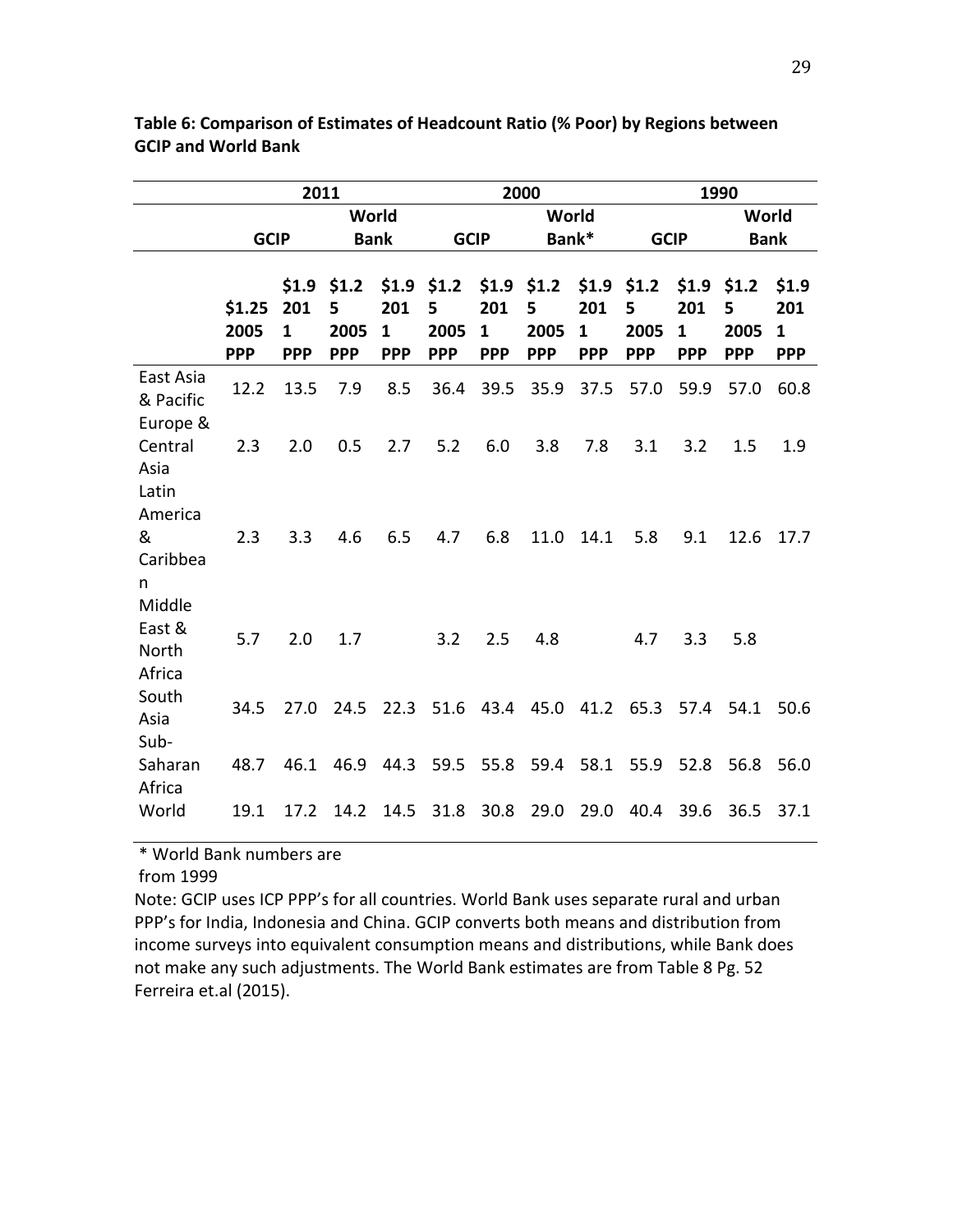|                               |                              | 2012                         |                              |                              |                                      |                                      |  |  |  |
|-------------------------------|------------------------------|------------------------------|------------------------------|------------------------------|--------------------------------------|--------------------------------------|--|--|--|
|                               | \$1.25<br>2005<br><b>PPP</b> | \$1.90<br>2011<br><b>PPP</b> | \$5.04<br>2011<br><b>PPP</b> | \$2.52<br>2011<br><b>PPP</b> | \$5.04<br>2011<br>Food<br><b>PPP</b> | \$2.52<br>2011<br>Food<br><b>PPP</b> |  |  |  |
| East Asia & Pacific           | 10.9                         | 12.1                         | 42.1                         | 19.3                         | 54.9                                 | 30.1                                 |  |  |  |
| Europe & Central<br>Asia      | 1.8                          | 1.5                          | 7.7                          | 2.4                          | 9.5                                  | 2.1                                  |  |  |  |
| Latin America &<br>Caribbean  | 2.2                          | 2.9                          | 26.2                         | 6.1                          | 28.8                                 | 8.9                                  |  |  |  |
| Middle East &<br>North Africa | 7.7                          | 3.7                          | 36.2                         | 8.5                          | 59.6                                 | 27.1                                 |  |  |  |
| North America                 | 0.0                          | 0.0                          | 0.0                          | 0.0                          | 0.0                                  | 0.0                                  |  |  |  |
| South Asia                    | 30.5                         | 23.3                         | 81.8                         | 41.7                         | 90.9                                 | 66.2                                 |  |  |  |
| Sub-Saharan<br>Africa         | 47.7                         | 45.1                         | 81.8                         | 58.2                         | 83.9                                 | 72.3                                 |  |  |  |
| World                         | 17.7                         | 15.9                         | 48.5                         | 24.9                         | 56.6                                 | 37.1                                 |  |  |  |
|                               |                              | 2005                         |                              |                              |                                      |                                      |  |  |  |
| East Asia & Pacific           | 22.9                         | 25.5                         | 63.2                         | 36.5                         | 73.0                                 | 50.9                                 |  |  |  |
| Europe & Central<br>Asia      | 2.9                          | 2.9                          | 11.6                         | 4.2                          | 15.7                                 | 4.0                                  |  |  |  |
| Latin America &<br>Caribbean  | 3.3                          | 6.1                          | 39.6                         | 13.0                         | 40.3                                 | 15.5                                 |  |  |  |
| Middle East &<br>North Africa | 2.3                          | 1.3                          | 35.3                         | 5.5                          | 65.4                                 | 25.2                                 |  |  |  |
| North America                 | 0.0                          | 0.0                          | 0.0                          | 0.0                          | 0.0                                  | 0.0                                  |  |  |  |
| South Asia                    | 49.5                         | 41.4                         | 90.1                         | 60.9                         | 96.1                                 | 81.6                                 |  |  |  |
| Sub-Saharan<br>Africa         | 54.4                         | 51.2                         | 83.7                         | 64.1                         | 84.0                                 | 74.9                                 |  |  |  |
| World                         | 26.2                         | 25.1                         | 58.4                         | 35.7                         | 65.8                                 | 48.2                                 |  |  |  |
| 2000                          |                              |                              |                              |                              |                                      |                                      |  |  |  |
| East Asia & Pacific           | 36.4                         | 39.5                         | 74.4                         | 51.7                         | 80.9                                 | 64.8                                 |  |  |  |
| Europe & Central<br>Asia      | 5.2                          | 6.0                          | 24.7                         | 9.5                          | 30.2                                 | 13.5                                 |  |  |  |
| Latin America &<br>Caribbean  | 4.7                          | 6.8                          | 38.7                         | 13.5                         | 40.0                                 | 16.7                                 |  |  |  |
| Middle East &<br>North Africa | 3.2                          | 2.5                          | 37.6                         | 7.6                          | 65.4                                 | 26.5                                 |  |  |  |
| North America                 | $0.0\,$                      | 0.0                          | 0.0                          | 0.0                          | 0.0                                  | 0.0                                  |  |  |  |

**Table 7: GCIP Headcount Ratio Estimates for Alternate 2011 PPP Poverty Lines (General Consumption (GC) and Food PPPs): INITIAL, Use with caution.**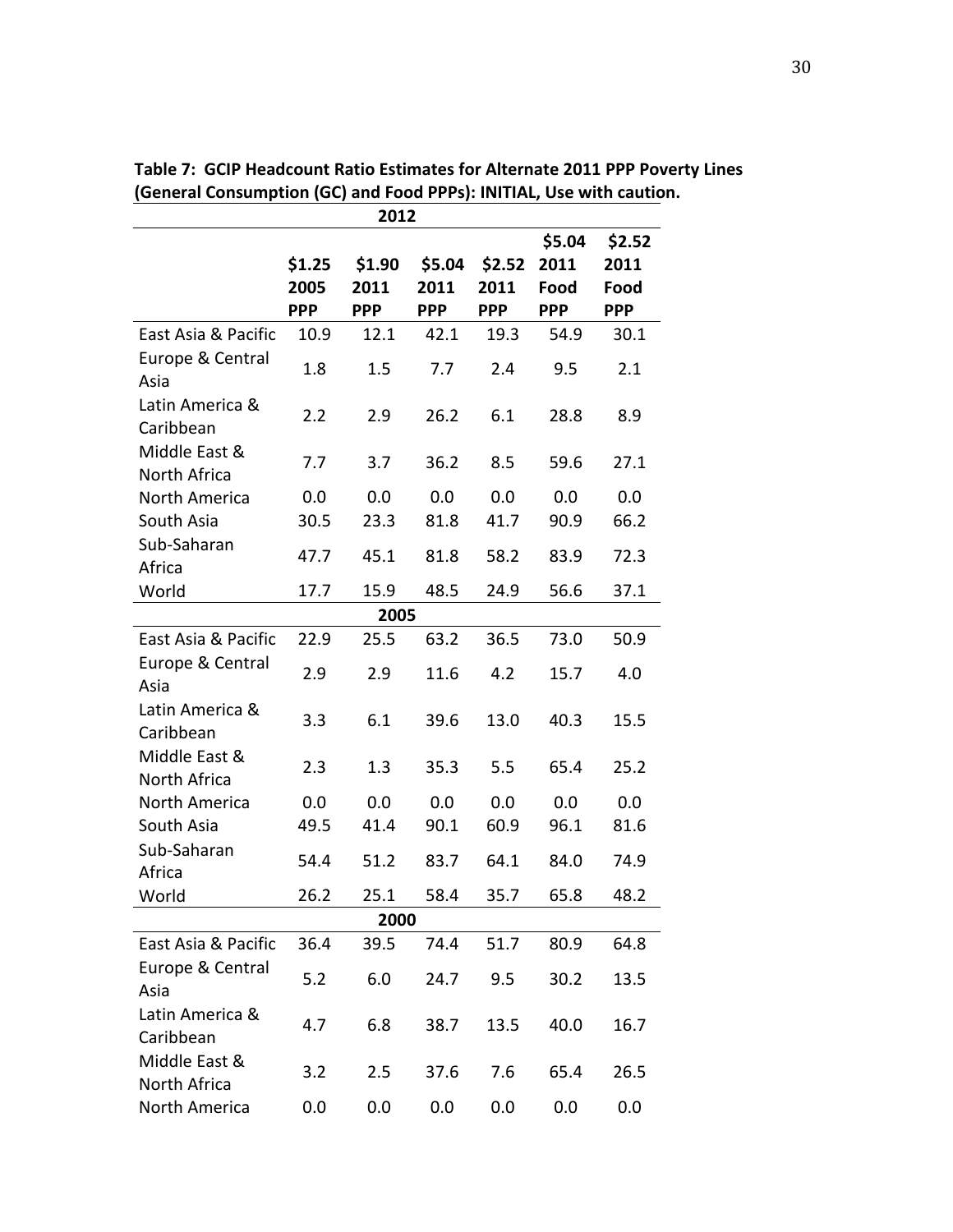| South Asia                    | 51.6 | 43.4 | 91.1 | 63   | 96.3 | 82.6 |
|-------------------------------|------|------|------|------|------|------|
| Sub-Saharan<br>Africa         | 59.5 | 55.8 | 84.3 | 67.1 | 84.0 | 75.5 |
| World                         | 31.8 | 30.8 | 63.6 | 42.0 | 70   | 54.1 |
|                               |      | 1990 |      |      |      |      |
| East Asia & Pacific           | 57.0 | 59.9 | 82.9 | 69.8 | 86.2 | 78.1 |
| Europe & Central<br>Asia      | 3.1  | 3.2  | 18.9 | 5.7  | 25.4 | 9.3  |
| Latin America &<br>Caribbean  | 5.8  | 9.1  | 42.2 | 16.1 | 44.9 | 20.3 |
| Middle East &<br>North Africa | 4.7  | 3.3  | 41.7 | 9.1  | 68.2 | 30.3 |
| North America                 | 0.0  | 0.0  | 0.0  | 0.0  | 0.0  | 0.0  |
| South Asia                    | 65.3 | 57.4 | 94.4 | 75.1 | 97.0 | 88.6 |
| Sub-Saharan<br>Africa         | 55.9 | 52.8 | 82.1 | 64.0 | 82.4 | 72.7 |
| World                         | 40.4 | 39.6 | 65.4 | 49.2 | 69.5 | 57.7 |
|                               |      | 1980 |      |      |      |      |
| East Asia & Pacific           | 78.3 | 77.9 | 84.7 | 80.0 | 87.1 | 82.9 |
| Europe & Central<br>Asia      | 0.7  | 1.2  | 16.4 | 3.5  | 25.5 | 9.1  |
| Latin America &<br>Caribbean  | 4.2  | 6.5  | 32.2 | 10.9 | 35.8 | 15.4 |
| Middle East &<br>North Africa | 10.3 | 7.3  | 47.2 | 14.8 | 69.5 | 36.7 |
| North America                 | 0.0  | 0.0  | 0.0  | 0.0  | 0.0  | 0.0  |
| South Asia                    | 65.8 | 57.5 | 94.4 | 75.8 | 96.9 | 89.0 |
| Sub-Saharan<br>Africa         | 47.8 | 45.7 | 76.3 | 56.6 | 78.5 | 66.1 |
| World                         | 47.5 | 45.5 | 64.7 | 52.2 | 68.9 | 59.0 |
| Developing World              | 62.0 | 59.3 | 81.6 | 67.7 | 85.3 | 75.4 |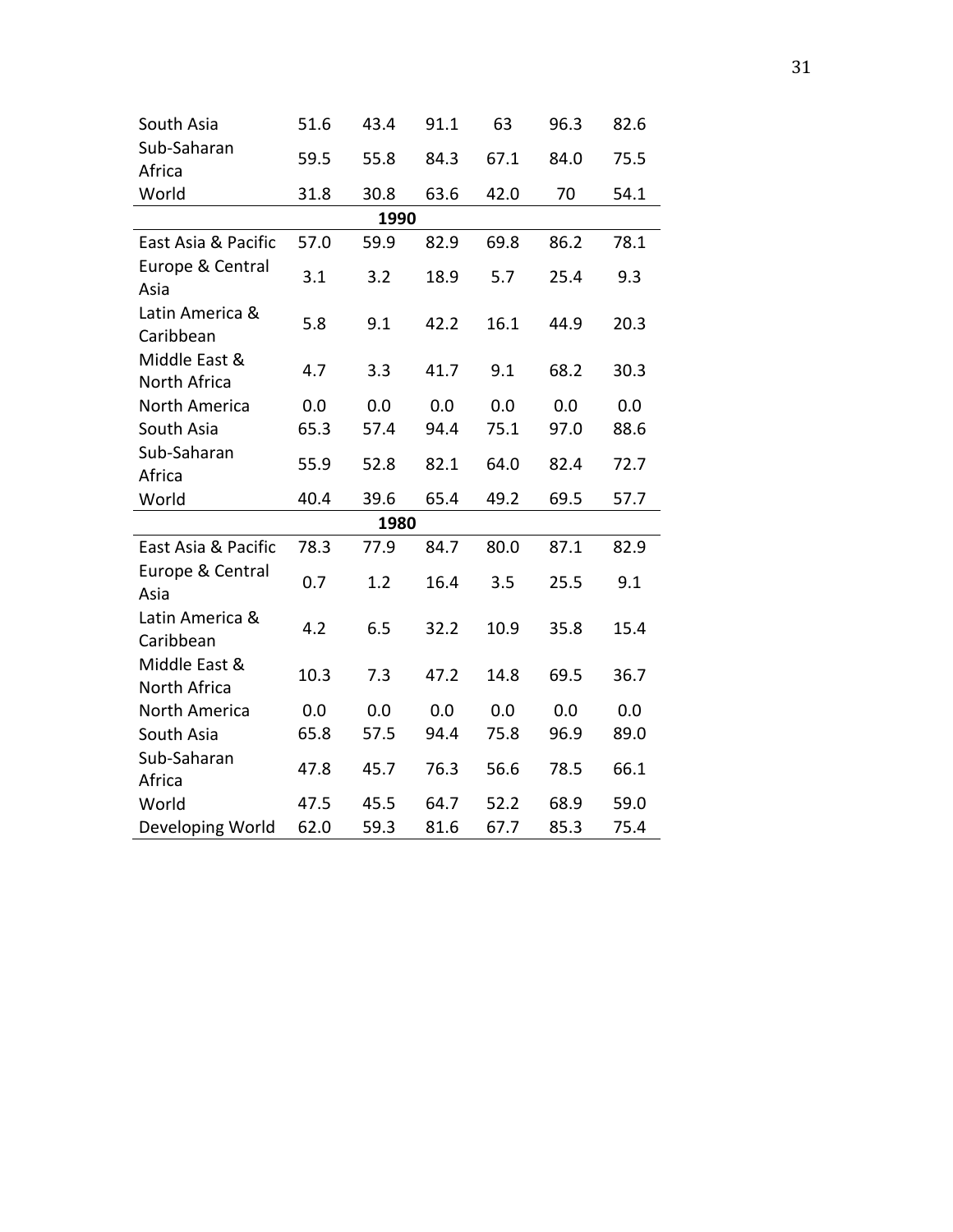|                                 |                              |                           | 2012                      |                              |                                          |                                   |  |  |
|---------------------------------|------------------------------|---------------------------|---------------------------|------------------------------|------------------------------------------|-----------------------------------|--|--|
|                                 | \$1.25<br>2005<br><b>PPP</b> | \$1.90<br><b>2011 PPP</b> | \$5.04<br><b>2011 PPP</b> | \$2.52<br>2011<br><b>PPP</b> | \$5.04<br><b>2011 Food</b><br><b>PPP</b> | \$2.52<br>2011<br><b>Food PPP</b> |  |  |
| East Asia &<br>Pacific          | 234.4                        | 260.6                     | 904.9                     | 414.1                        | 1179.5                                   | 646.6                             |  |  |
| Europe &<br><b>Central Asia</b> | 16.0                         | 13.2                      | 68.6                      | 21.8                         | 84.9                                     | 18.8                              |  |  |
| Latin America &<br>Caribbean    | 12.8                         | 17.2                      | 155.0                     | 36.4                         | 170.7                                    | 52.7                              |  |  |
| Middle East &<br>North Africa   | 25.8                         | 12.4                      | 122.1                     | 28.6                         | 200.6                                    | 91.4                              |  |  |
| North America<br>South Asia     | 0.0<br>503.1                 | 0.0<br>384.4              | 0.0<br>1348.8             | 0.0<br>687.9                 | 0.0<br>1499.5                            | 0.0<br>1092.1                     |  |  |
| Sub-Saharan<br>Africa           | 421.6                        | 398.7                     | 723.5                     | 514.4                        | 741.5                                    | 639.4                             |  |  |
| World                           | 1213.8                       | 1086.5                    | 3322.9                    | 1703.2                       | 3876.8                                   | 2541.0                            |  |  |
|                                 |                              |                           | 2005                      |                              |                                          |                                   |  |  |
| East Asia &<br>Pacific          | 468.6                        | 522.6                     | 1295.9                    | 748.8                        | 1495.8                                   | 1042.3                            |  |  |
| Europe &<br><b>Central Asia</b> | 25.6                         | 25.5                      | 101.1                     | 36.3                         | 136.4                                    | 35.1                              |  |  |
| Latin America &<br>Caribbean    | 17.9                         | 33.3                      | 215.9                     | 71.0                         | 219.5                                    | 84.4                              |  |  |
| Middle East &<br>North Africa   | 6.7                          | 3.9                       | 105.2                     | 16.4                         | 194.9                                    | 75.3                              |  |  |
| North America                   | 0.0                          | 0.0                       | 0.0                       | 0.0                          | 0.0                                      | 0.0                               |  |  |
| South Asia                      | 742.1                        | 620                       | 1350.1                    | 912.8                        | 1417.4                                   | 1202.5                            |  |  |
| Sub-Saharan<br>Africa           | 399.8                        | 376.7                     | 615.1                     | 470.8                        | 617.3                                    | 550.5                             |  |  |
| World                           | 1660.76                      | 1581.93                   | 3683.3                    | 2256.1                       | 4081.3                                   | 2990                              |  |  |
| 2000                            |                              |                           |                           |                              |                                          |                                   |  |  |
| East Asia &<br>Pacific          | 715.8                        | 777.5                     | 1463.5                    | 1017.2                       | 1590.5                                   | 1275.1                            |  |  |
| Europe &<br><b>Central Asia</b> | 44.7                         | 51.2                      | 212.7                     | 81.9                         | 259.5                                    | 115.9                             |  |  |
| Latin America &<br>Caribbean    | 23.8                         | 34.6                      | 197.0                     | 68.6                         | 203.6                                    | 85.1                              |  |  |
| Middle East &<br>North Africa   | 8.6                          | 6.9                       | 103.2                     | 20.9                         | 179.4                                    | 72.7                              |  |  |

**Table 8: GCIP Headcount Estimates (in Millions) for Alternate 2011 PPP Poverty Lines: INITIAL, Use with caution.**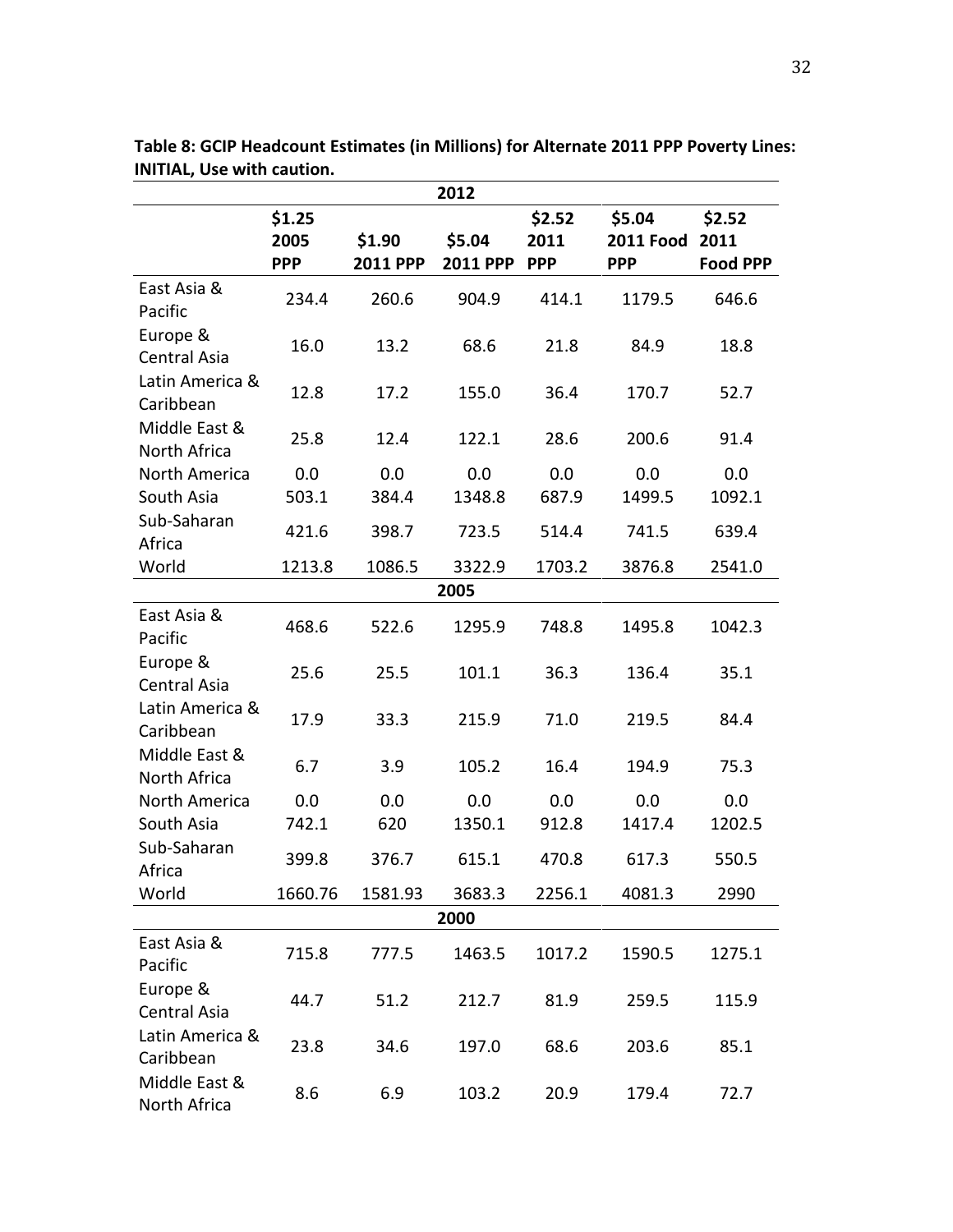| North America                   | 0.0    | 0.0    | 0.0     | 0.0     | 0.0         | 0.0         |
|---------------------------------|--------|--------|---------|---------|-------------|-------------|
| South Asia                      | 712.6  | 599.5  | 1258.5  | 871.1   | 1311        | 1124.5      |
| Sub-Saharan                     | 384.5  | 360.3  | 544.1   | 433.3   | 542.2       | 487.4       |
| Africa                          |        |        |         |         |             |             |
| World                           | 1890   | 1830   | 3779.04 | 2492.8  | 4086.3      | 3160.8      |
|                                 |        |        | 1990    |         |             |             |
| East Asia &<br>Pacific          | 997.6  | 1048.7 | 1451.0  | 1222.5  | 1509.3      | 1367.6      |
| Europe &<br><b>Central Asia</b> | 25.8   | 26.2   | 156.3   | 47.4    | 210.3       | 77.4        |
| Latin America &<br>Caribbean    | 24.9   | 38.9   | 181.2   | 69.2    | 192.9       | 87.3        |
| Middle East &<br>North Africa   | 10.6   | 7.5    | 93.4    | 20.3    | 152.7       | 67.9        |
| North America                   | 0.0    | 0.0    | 0.0     | 0.0     | 0.0         | 0.0         |
| South Asia                      | 741.5  | 651.2  | 1071.2  | 852.6   | 1101.3      | 1005.3      |
| Sub-Saharan<br>Africa           | 274.9  | 259.6  | 403.3   | 314.6   | 404.8       | 357.4       |
| World                           | 2075.3 | 2032.1 | 3356.5  | 2526.6  | 3571.3      | 2962.8      |
|                                 |        |        | 1980    |         |             |             |
| East Asia &<br>Pacific          | 1174.5 | 1168.6 | 1271.0  | 1200.3  | 1307.4      | 1244        |
| Europe &<br><b>Central Asia</b> | 4.7    | 7.7    | 103.5   | 22.4    | 161.3       | 57.2        |
| Latin America &<br>Caribbean    | 14.8   | 22.7   | 112.6   | 38.1    | 125.2       | 53.8        |
| Middle East &<br>North Africa   | 17.8   | 12.6   | 81.4    | 25.6    | 120         | 63.4        |
| North America                   | 0.0    | 0.0    | 0.0     | $0.0\,$ | $\mathbf 0$ | $\mathbf 0$ |
| South Asia                      | 595.2  | 520.0  | 853.6   | 685.6   | 876.3       | 804.7       |
| Sub-Saharan<br>Africa           | 176.5  | 168.5  | 281.5   | 208.9   | 289.4       | 243.9       |
| World                           | 1983.4 | 1900.1 | 2703.7  | 2180.9  | 2879.62     | 2467.03     |

| Table 9: Initial <sup>34</sup> GCIP Estimates of Headcount Ratio by Country for Alternate 2011 PPP |
|----------------------------------------------------------------------------------------------------|
| Poverty Lines for the year 2012 (for Developing Countries).: Use with special caution              |

|            |            |            |            | \$5.04     | \$2.52     |
|------------|------------|------------|------------|------------|------------|
| \$1.25     | \$1.90     | \$5.04     | \$2.52     | 2011       | 2011       |
| 2005       | 2011       | 2011       | 2011       | Food       | Food       |
| <b>PPP</b> | <b>PPP</b> | <b>PPP</b> | <b>PPP</b> | <b>PPP</b> | <b>PPP</b> |
|            |            |            |            |            |            |

<span id="page-32-0"></span> $\frac{34}{34}$  User discretion is especially advised with country estimates, as errors might exist due to unidentified data issues in some country-level data.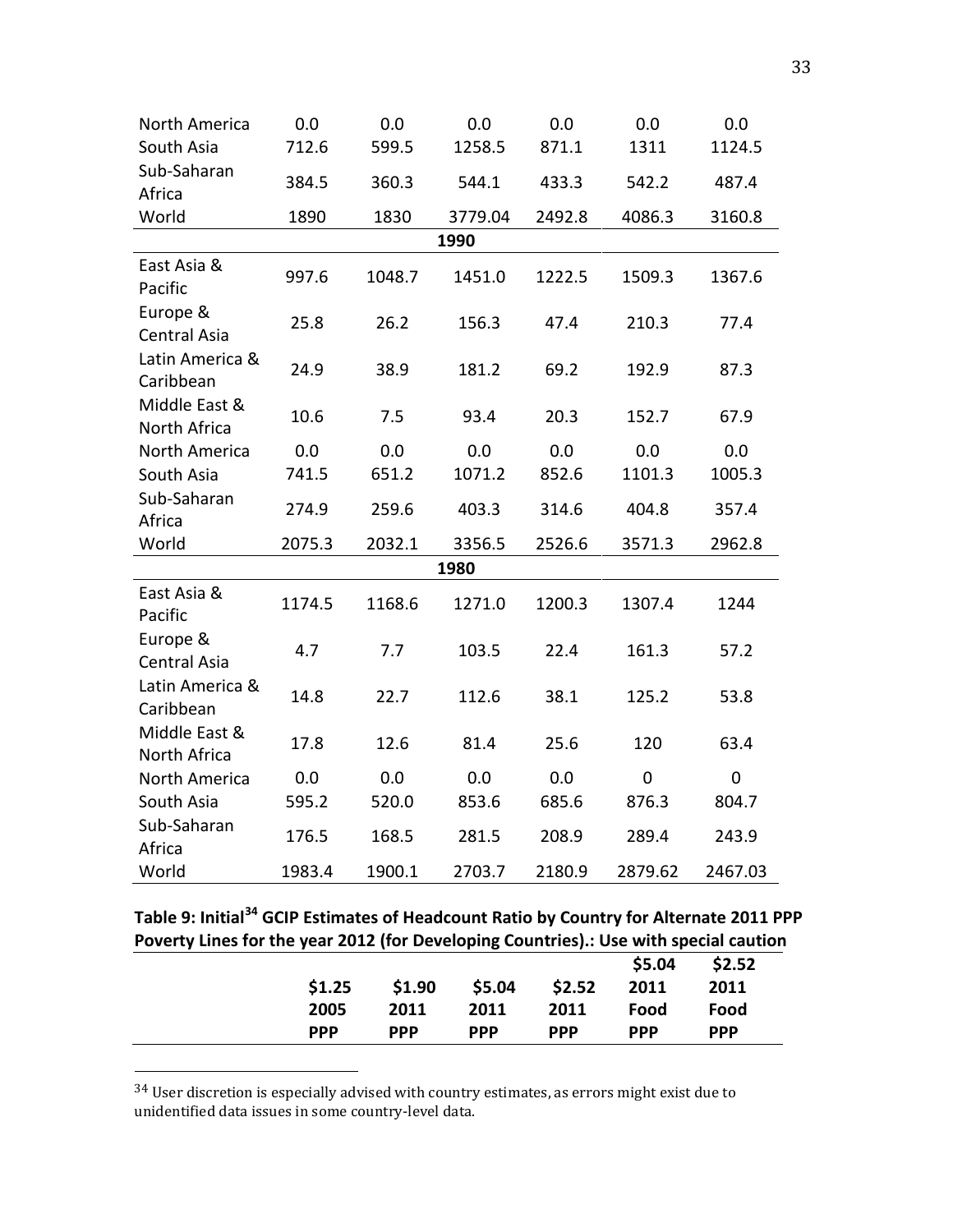| Albania                | 0                | 0              | 32.2        | 1.7            | 54.7           | 11.2        |
|------------------------|------------------|----------------|-------------|----------------|----------------|-------------|
| Algeria                | 1.4              | $\mathbf{1}$   | 33.8        | 6.7            | 62.8           | 22.5        |
| Angola                 | 38               | 25.6           | 73.5        | 37.9           | 89.1           | 62.6        |
| Argentina              | $\boldsymbol{0}$ | 0              | 14.5        | $\mathbf 0$    |                |             |
| Armenia                | 0.9              | 1.1            | 51.2        | 9              | 84.7           | 37          |
| Azerbaijan             | $\boldsymbol{0}$ | $\overline{0}$ | 6.1         | $\overline{0}$ | $\overline{0}$ | $\mathbf 0$ |
| Bangladesh             | 36.8             | 31             | 89.7        | 52.9           | 96.7           | 81.7        |
| <b>Belarus</b>         | 0                | $\overline{0}$ | $\mathbf 0$ | $\mathbf 0$    | 4.7            | 0           |
| <b>Belize</b>          | 4                | 5.5            | 40.2        | 12.4           | 65.8           | 30.5        |
| Benin                  | 50.6             | 51.7           | 89.3        | 66.1           | 96             | 84.7        |
| <b>Bhutan</b>          | 1.2              | 0.3            | 38.8        | 7.5            | 61.2           | 21.3        |
| <b>Bolivia</b>         | 6.1              | 8.6            | 40.9        | 15.3           | 61.1           | 29          |
| Bosnia and             | $\mathbf 0$      | $\mathbf 0$    | $\mathbf 0$ | $\mathbf 0$    | 6.6            | $\pmb{0}$   |
| Herzegovina            |                  |                |             |                |                |             |
| Botswana               | 9.8              | 13.4           | 46.2        | 21             | 61.7           | 33.9        |
| <b>Brazil</b>          | 0                | 0              | 17.7        | $\mathbf{1}$   |                |             |
| <b>Bulgaria</b>        | $\mathbf 0$      | 0              | 10.9        | $\mathbf 0$    | 25.3           | 3.4         |
| <b>Burkina Faso</b>    | 40.3             | 50.5           | 92          | 67.5           | 97.6           | 89.1        |
| <b>Burundi</b>         | 69.2             | 64.4           | 95.7        | 79.4           | 98.8           | 93.4        |
| Cabo Verde             | 11               | 6.5            | 49.7        | 16             | 71.9           | 35.7        |
| Cambodia               | 10.2             | 6.5            | 73.4        | 21.9           | 90.5           | 54.2        |
| Cameroon               | 22.9             | 22.5           | 73.3        | 36.8           | 87.6           | 60.2        |
| <b>Central African</b> | 56.7             |                |             | 70.7           |                | 88.2        |
| Republic               |                  | 59.1           | 89.9        |                | 96.4           |             |
| Chad                   | 34.1             | 35.7           | 82.2        | 49.7           | 93.4           | 73.8        |
| China                  | 12.2             | 14.8           | 44.7        | 21.7           | 57.9           | 31.7        |
| Colombia               | $\overline{0}$   | 1.8            | 32.7        | 8              | 47.5           | 16.9        |
| Comoros                | 44               | 41.7           | 78.2        | 53.2           | 88.9           | 71.4        |
| Congo, Dem. Rep.       | 82.3             | 89.2           | 98.6        | 93.8           | 99.7           | 98.3        |
| Congo, Rep.            | 35.6             | 31.4           | 79.9        | 45.3           | 94.8           | 76.5        |
| Costa Rica             | $\mathbf 0$      | $\mathbf 0$    | 9.9         | $\mathbf 0$    | 24             | 2.7         |
| Cote d'Ivoire          | 33.2             | 29.5           | 76.9        | 42.7           | 91             | 68          |
| Djibouti               | 18.9             | 20.4           | 62.1        | 29.7           | 80.2           | 47.7        |
| Dominican Republic     | 0                | 0              | 26.8        | 3.5            | 41.8           | 11.7        |
| Ecuador                | 0.1              | 4.7            | 39.9        | 11.7           | 59.6           | 24.6        |
| Egypt                  | 24.3             | 12.9           | 53.8        | 22             | 81.6           | 51.4        |
| El Salvador            | $\mathbf 0$      | 0              | $\mathbf 0$ | $\mathbf 0$    | $\mathbf 0$    | 0           |
| Ethiopia               | 28.3             | 29             | 88.6        | 48.8           | 96.8           | 81          |
| Fiji                   | 4.8              | 2.4            | 41.7        | 8.5            | 54.2           | 16.3        |
| Gabon                  | 0.5              | 1.8            | 35.1        | 8.2            | 68.2           | 30.5        |
| Gambia                 | 38               | 47.9           | 86.6        | 61.5           | 95.7           | 84.2        |
| Georgia                | 14.9             | 16.3           | 60.6        | 25.7           | 83.5           | 50          |
| Ghana                  | 10               | 22.3           | 78.4        | 38.6           | $\pmb{0}$      | 0           |
| Guatemala              | 11.4             | 8.9            | 46.6        | 17.2           | 66.3           | 33.3        |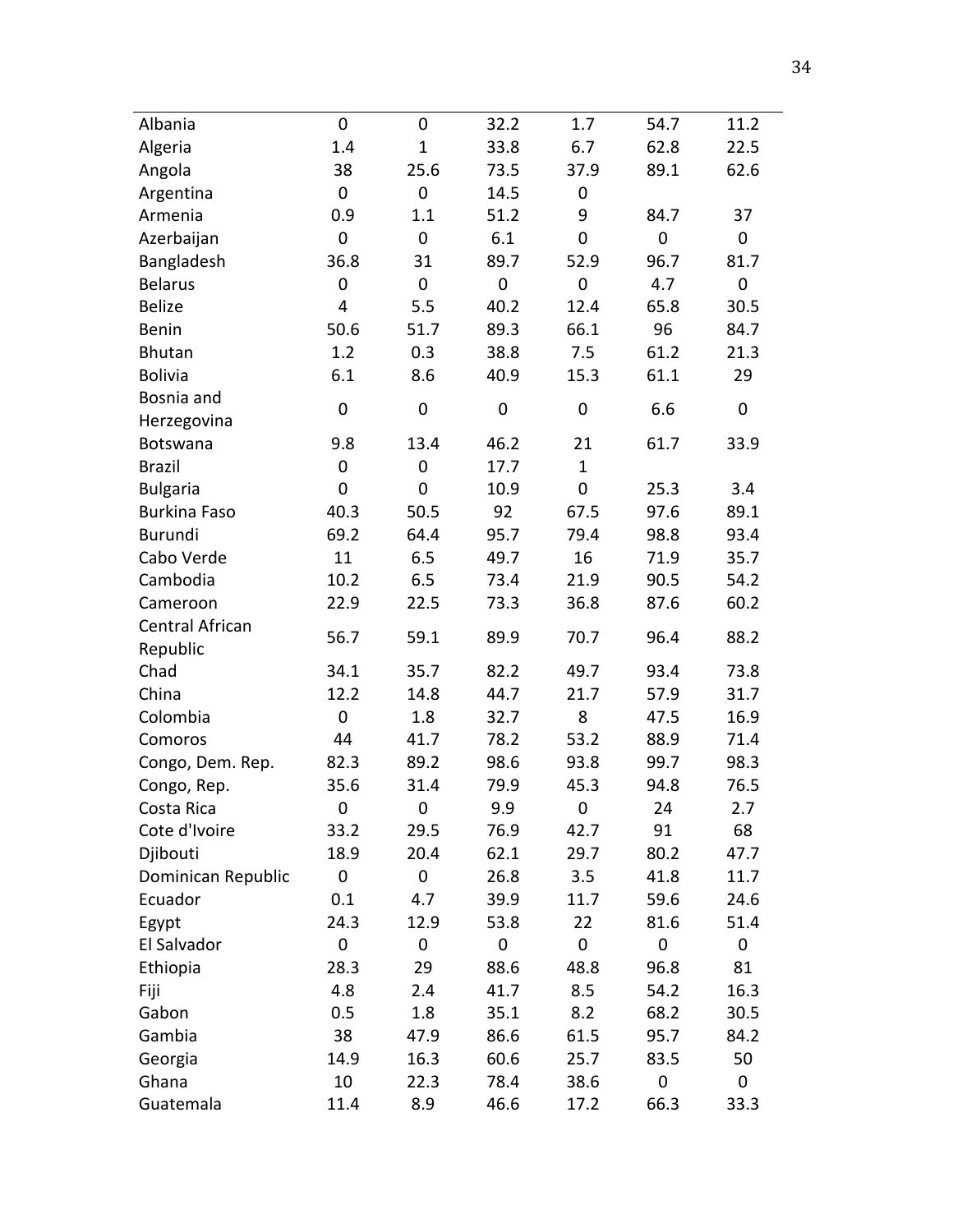| Guinea           | 40.7             | 35.2             | 90   | 54.6        | 98.6        | 91          |
|------------------|------------------|------------------|------|-------------|-------------|-------------|
| Guinea-Bissau    | 43.9             | 48               | 93   | 66.8        | 97.9        | 88.3        |
| Guyana           | 8.6              | 11.2             | 43.8 | 17.5        |             |             |
| Haiti            | 56.8             | 56.8             | 90.8 | 70          | 95.9        | 84.7        |
| Honduras         | 9.4              | 11.2             | 47.5 | 19.3        | 63.7        | 32          |
| Hungary          | $\overline{0}$   | $\mathbf 0$      | 4.7  | $\mathbf 0$ | 13.8        | $\mathbf 0$ |
| India            | 34.1             | 26               | 83.9 | 45          | 92.3        | 67          |
| Indonesia        | 16.8             | 15.2             | 69.4 | 30.2        | 85          | 54.2        |
| Iran             | $\mathbf 0$      | $\boldsymbol{0}$ | 23   | 2.7         | 47.8        | 14.3        |
| Iraq             | 3.2              | 0                | 36.5 | 3.2         | 73.5        | 23.3        |
| Jamaica          | $\boldsymbol{0}$ | $\mathbf 0$      | 28   | 3.7         | 52          | 19.2        |
| Jordan           | $\mathbf 0$      | $\mathbf 0$      | 1.4  | $\pmb{0}$   | 27.6        | $\pmb{0}$   |
| Kazakhstan       | $\mathbf 0$      | $\mathbf 0$      | 6.5  | $\mathbf 0$ | 17.8        | $\mathbf 0$ |
| Kenya            | 33.3             | 23.7             | 70.1 | 36.3        | 86.8        | 60          |
| Kyrgyz Republic  | 5                | 6.3              | 57   | 15.4        | 87.6        | 48.2        |
| Lao              | 30.2             | 21.8             | 81.5 | 39          | 95.3        | 77          |
| Lesotho          | 53.8             | 59.4             | 88.6 | 69.8        | 94.5        | 82.8        |
| Liberia          | 62.6             | 60.3             | 95.3 | 76.4        | 98.7        | 93.1        |
| Macedonia, FYR   | $\boldsymbol{0}$ | $\mathbf 0$      | 27.1 | 4.5         | 39.5        | 11.4        |
| Madagascar       | 88.6             | 82.2             | 98   | 90.4        | 99.3        | 97          |
| Malawi           | 61.2             | 71.9             | 95.9 | 83          | 98.7        | 94.8        |
| Malaysia         | $\mathbf 0$      | $\mathbf 0$      | 3    | $\mathbf 0$ | 17.9        | $\pmb{0}$   |
| Maldives         | $\mathbf 0$      | $\mathbf 0$      | 21.2 | 0.5         | 24.5        | 1.9         |
| Mali             | 53.2             | 51.2             | 94   | 69.4        | 98.4        | 87.8        |
| Mauritania       | 26.3             | 25               | 77.5 | 39.1        | 92.3        | 68.5        |
| <b>Mauritius</b> | $\mathbf 0$      | 0                | 15.7 | $\mathbf 0$ | 35.3        | 5.2         |
| Mexico           | 1.1              | 2.6              | 27.5 | 5.7         | 31.1        | 7.1         |
| Moldova          | $\pmb{0}$        | $\mathbf 0$      | 20   | 0           | 42.9        | 6.6         |
| Montenegro       | $\mathbf 0$      | $\mathbf 0$      | 7.4  | 0           | 18          | 0.4         |
| Morocco          | 1.2              | 1.3              | 31.5 | 4.2         | 60.6        | 19.9        |
| Mozambique       | 52.6             | 61               | 93.6 | 74.7        | $\mathbf 0$ | 0           |
| Namibia          | 0.7              | 1.1              | 45.3 | 7.5         | 70          | 30.9        |
| Nepal            | 16               | 11               | 72.5 | 25.5        | 89.1        | 53          |
| Nicaragua        | 7.5              | 9.4              | 42.9 | 16.1        | 67.7        | 33.3        |
| Niger            | 40.6             | 49.8             | 95.2 | 71.4        | 98.9        | 93.3        |
| Nigeria          | 66.1             | 58.5             | 92.5 | 72.2        | 98.1        | 91.2        |
| Pakistan         | 10.8             | 6.8              | 78.2 | 23.1        | 94.3        | 64.9        |
| Panama           | $\mathbf 0$      | 0                | 21.6 | 3.1         | 38          | 11.6        |
| Papua New Guinea | 35.7             | 52               | 86.9 | 64.5        |             |             |
| Paraguay         | 0                | 0.6              | 25   | 5.4         | 40.7        | 14          |
| Peru             | 0                | 3.1              | 34.4 | 9.2         | 50          | 18.1        |
| Philippines      | 19               | 14.3             | 61.9 | 26.6        | 78          | 45.8        |
| Romania          | 0                | $\mathbf 0$      | 20   | 0           | 33.2        | 4           |
| Rwanda           | 59.4             | 59.7             | 91.8 | 73          | 96.4        | 87.7        |